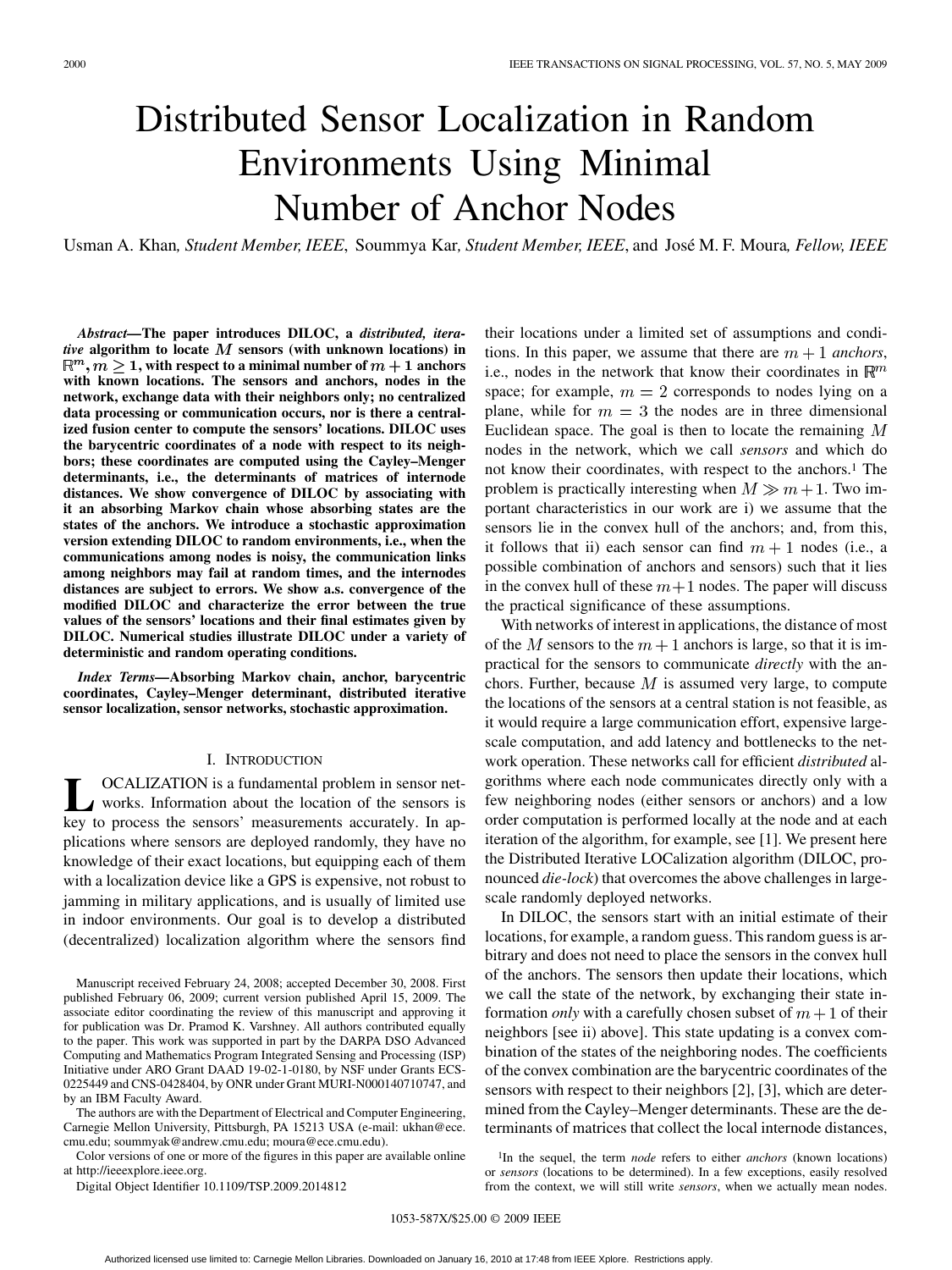i.e., the distances among the sensors or among the sensors and the anchors.

DILOC is distributed and iterative; each node updates locally its own state and then sends its state information to its neighbors; nowhere does DILOC need a fusion center or global communication. We prove almost sure (a.s.) convergence of DILOC in both deterministic and random network environments by showing that DILOC behaves as an absorbing Markov chain, where the anchors are the absorbing states. We prove convergence under a broad characterization of noise. In particular, we consider three types of randomness, acting simultaneously. These model many practical random sensing and communication distortions as, for example, when: i) the internode distances are known up to random errors, which is common in cluttered environments and also in ad hoc environments, where cheap low resolution sensors are deployed; ii) the communication links between the nodes fail at random times; this is mainly motivated by wireless digital communication, where packets may get dropped randomly at each iteration, particularly, if the nodes are power limited or there are bandwidth or communication rate constraints in the network; and iii) the communication among two nodes, when their communication link is active, is corrupted by noise.

Although a node can only communicate directly with its neighbors (e.g., nodes within a small radius), we assume that, when the links are deterministic and never fail, the network graph is connected, i.e., there is a communication path (by multihop) between any arbitrary pair of nodes. In a random environment, internode communication links may not stay active all the time and are subject to random failures. Consequently, there may be iterations when the network is not connected; actually, there might never be iterations when the network is connected. We will show under broad conditions almost sure convergence of an extended version of DILOC that we term the Distributed Localization in Random Environments (DLRE) algorithm. DLRE employs stochastic approximation techniques using a decreasing weight sequence in the iterations.

In the following, we contrast our work with the existing literature on sensor localization.

*Brief Review of the Literature:* The literature on localization algorithms may be broadly characterized into centralized and distributed algorithms. Illustrative centralized localization algorithms include: maximum likelihood estimators that are formulated when the data is known to be described by a statistical model [4], [5]; multidimensional scaling (MDS) algorithms that formulate the localization problem as a least squares problem at a centralized location [6], [7]; work that exploits the geometry of the Euclidean space, like when locating a single robot using trilateration in  $m = 3$ -dimensional space (see [8]), where a geometric interpretation is given to the traditional algebraic distance constraint equations; localization algorithms with imprecise distance information (see [9]), where the authors exploit the geometric relations among the distances in the optimization procedure; for additional work, see, e.g., [10] and [11]. Centralized algorithms are fine in small or tethered network environments; but in large untethered networks, they incur high communication cost and may not be scalable; they depend on the availability and robustness of a central processor and have a single point of failure.

Distributed localization algorithms can be characterized into two classes: multilateration and successive refinements. In multilateration algorithms [12]–[15], each sensor estimates its range from the anchors and then calculates its location via multilateration [16]. The multilateration scheme requires a high density of anchors, which is a practical limitation in large sensor networks. Further, the location estimates obtained from multilateration schemes are subject to large errors because the estimated sensor-anchor distance in large networks, where the anchors are far apart, is noisy. To overcome this problem, a high density of anchors is required. We, on the other hand, do not estimate distances to far-away nodes. Only local distances to nearby nodes are estimated; these should have better accuracy. This allows us to employ the minimal number  $m + 1$  of anchors (for localization in  $\mathbb{R}^m$ ).

A distributed multidimensional scaling algorithm is presented in [17]. Successive refinement algorithms that perform an iterative minimization of a cost function are presented in [18]–[20]. Reference [18] discusses an iterative scheme where they assume 5% of the nodes as anchors. Reference [20] discusses a Self-Positioning Algorithm (SPA) that provides a GPS-free positioning and builds a relative coordinate system.

Another formulation to solve localization problems in a distributed fashion is the probabilistic approach. Nonparametric belief propagation on graphical models is used in [21]. Sequential Monte Carlo methods for mobile localization are considered in [22]. Particle filtering methods have been addressed in [23] where each sensor stores representative particles for its location that are weighted according to their likelihood. Reference [24] tracks and locates mobile robots using such probabilistic methods.

Completion of partially specified distance matrices is considered in [25] and [26]. The approach is relevant when the (entire) partially specified distance matrix is available at a central location. The algorithms complete the unspecified distances under the geometrical constraints of the underlying network. The key point to note in our work is that DILOC is *distributed*. In particular, it does not require a centralized location to perform the computations.

In comparison with these references, DILOC is equivalent to solving by a *distributed* and *iterative* algorithm a large system of linear algebraic equations where the system matrix is highly sparse. Our method exploits the structure of this matrix, which results from the topology of the communication graph of the network. We prove the a.s. convergence of the algorithm under broad noise conditions and characterize the bias and mean square error properties of the estimates of the sensor locations obtained by DILOC.

We divide the rest of the paper into two parts. The first part of the paper is concerned with the deterministic formulation of the localization problem and consists of Sections II–IV. Section II presents preliminaries and then DILOC, the distributed iterative localization algorithm, that is based on barycentric coordinates, generalized volumes, and Cayley–Menger determinants. Section III proves DILOC's convergence. Section IV presents the DILOC-REL, DILOC with relaxation, and proves that it asymptotically reduces to the deterministic case without relaxation. The second part of the paper consists of Sections V–VI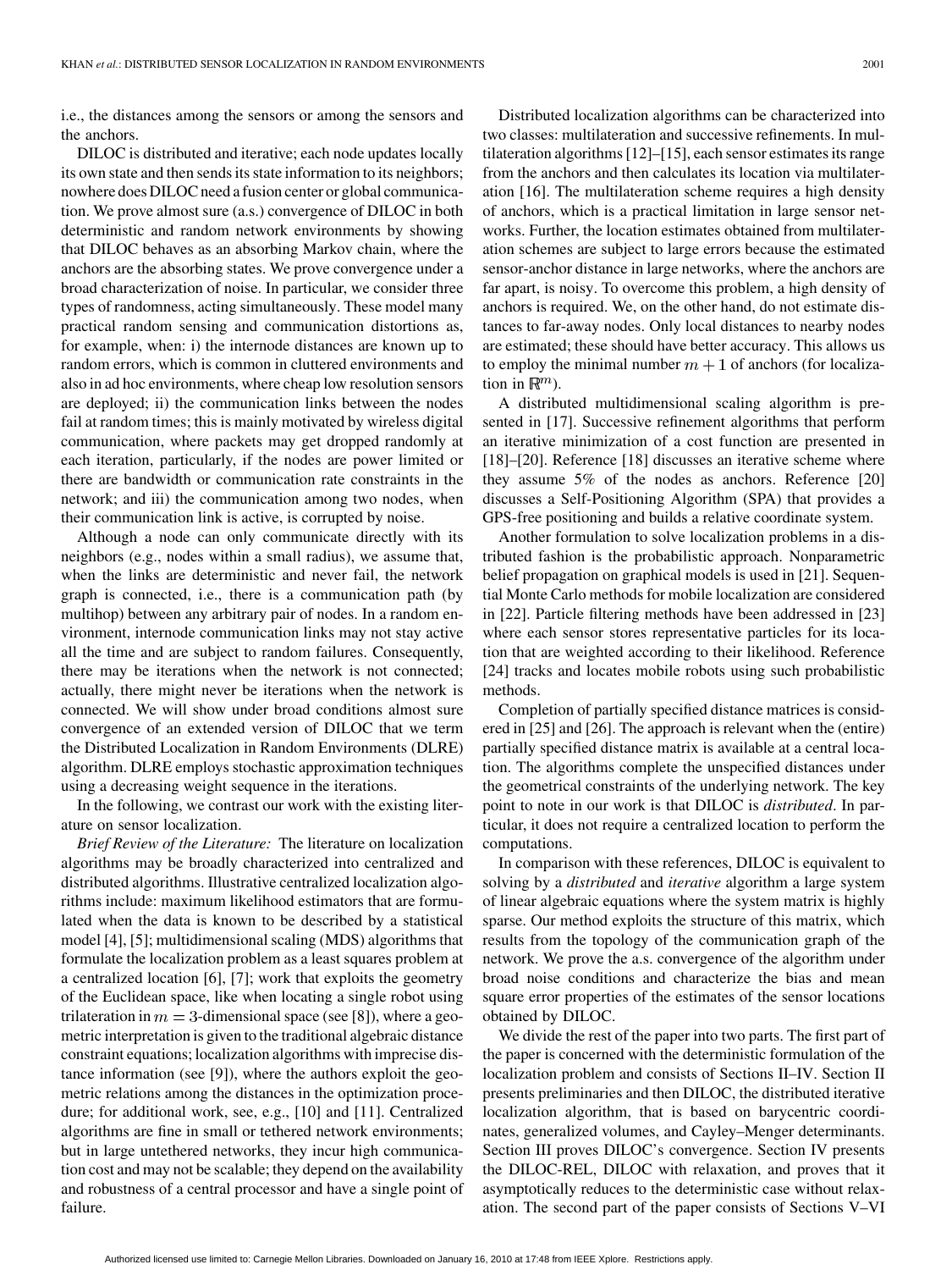and considers distributed localization in random noisy environments. Section V characterizes the random noisy environments and the iterative algorithm for these conditions. Section VI proves the convergence of the distributed localization algorithm in the noisy case that relies on a result on the convergence of Markov processes. Finally, we present detailed numerical simulations in Section VII and conclude the paper in Section VIII. Appendices I–III provide a necessary test, the Cayley–Menger determinant, and background material on absorbing Markov chains.

#### II. DISTRIBUTED SENSOR LOCALIZATION: DILOC

In this section, we formally state DILOC in  $m$ -dimension Euclidean space,  $\mathbb{R}^m$  $(m \geq 1)$ , and introduce the relevant notation. Of course, for sensor localization,  $m = 1$  (sensors in a straight line),  $m = 2$  (plane), or  $m = 3$  (3D-space). The generic case of  $m > 3$  is of interest, for example, when the graph nodes represent  $m$ -dimensional feature vectors in classification problems, and the goal is still to find in a distributed fashion their global coordinates (with respect to a reference frame). Since our results are general, we deal with  $m$ -dimensional "localization," but, for easier accessibility, the reader may consider  $m = 2$  or  $m = 3$ . To provide a quantitative assessment on some of the assumptions underlying DILOC, we will, when needed, assume that the deployment of the sensors in a given region follows a Poisson distribution. This random deployment is often assumed and is realistic; we use it to derive probabilistic bounds on the deployment density of the sensors and on the communication radius at each sensor; these can be straightforwardly related to the values of network field parameters (like transmitting power or signal-to-noise ratio) in order to implement DILOC. We discuss the computation/communication complexity of the algorithm and provide a simplistic, yet insightful, example that illustrates DILOC.

#### *A. Notation*

Recall that the sensors and anchors are in  $\mathbb{R}^m$ . Let  $\Theta$  be the set of nodes in the network decomposed as

$$
\Theta = \kappa \cup \Omega \tag{1}
$$

where  $\kappa$  is the set of anchors, i.e., the nodes whose locations are known, and  $\Omega$  is the set of sensors whose locations are to be determined. By  $\vert \cdot \vert$  we mean the cardinality of the set, and we let  $|\Theta| = N$ ,  $|\kappa| = m + 1$ , and  $|\Omega| = M$ . For a set  $\Psi$  of nodes, we denote its convex hull by  $C(\Psi)$ . For example, if  $\Psi$  is a set of three noncollinear nodes in a plane, then  $\mathcal{C}(\Psi)$  is a triangle. Let  $A_{\Psi}$  be the generalized volume (area in  $m = 2$ , volume in  $m = 3$ , and their generalization in higher dimensions) of  $\mathcal{C}(\Psi)$ . Let  $d_{lk}$  be the Euclidean distance between two nodes  $l, k \in \Theta$ , their internode distance; the neighborhood of node  $l$  in a given radius,  $r_l$ , is

$$
\mathcal{K}(l, r_l) = \{k \in \Theta : d_{lk} < r_l\}.\tag{2}
$$

<sup>2</sup>The convex hull,  $C(\Psi)$ , of a set of points in  $\Psi$  is the smallest convex set containing  $\Psi$ .

Note that  $\mathcal{K}(l,r_l)$  may contain anchors as well as sensors. In  $\mathcal{K}(l, r_l)$ , the subset  $\Theta_l$  introduced in Lemma 1 and (6) below will play an important role.

Let  $c_l$  be the m-dimensional coordinate vector for node,  $l \in$  $\Theta$ , with respect to a global coordinate system, written as the  $m$ -dimensional row vector

$$
\mathbf{c}_l = [c_{l,1}, c_{l,2}, \dots, c_{l,m}]. \tag{3}
$$

The true (possibly unknown) location of node  $l$  is represented by  $c_i^*$ . Because the distributed localization algorithm DILOC is iterative,  $\mathbf{c}_l(t)$  will represent the estimated location vector, or state, for node  $l$  at iteration  $t$ .

## *B. Distributed Iterative Localization Algorithm*

We state explicitly the assumptions that we make when developing DILOC.

*B0) Convexity:* All the sensors lie inside the convex hull of the anchors

$$
\mathcal{C}(\Omega) \subseteq \mathcal{C}(\kappa). \tag{4}
$$

*B1) Anchor Nodes:* The anchors' locations are known, i.e., their state remains constant

$$
\mathbf{c}_q(t) = \mathbf{c}_q^*, \quad q \in \kappa, t \ge 0. \tag{5}
$$

*B2) Nondegeneracy:* The generalized volume for  $\kappa, A_{\kappa} \neq$ .3

From B0, the next Lemma follows easily.

*Lemma 1 (Triangulation):* For every sensor  $l \in \Omega$ , there ex*ists* some  $r_l > 0$  such that a *triangulation set*,  $\Theta_l(r_l)$ , satisfying the following conditions:

$$
\Theta_l(r_l) \subseteq \mathcal{K}(l, r_l), \quad l \notin \Theta_l(r_l), l \in \mathcal{C}(\Theta_l(r_l))
$$
  

$$
|\Theta_l(r_l)| = m + 1, \quad A_{\Theta_l(r_l)} \neq 0
$$
 (6)

exists.4

*Proof:* Clearly, by B0,  $\kappa$  satisfies (6) and by taking  $r_l =$  $\max_{l,k} d_{lk}, (l \in \Omega, k \in \kappa)$  the Lemma follows.

Lemma 1 provides an existence proof, but, in localization in wireless sensor networks, it is important to triangulate a sensor not with the network diameter but with a small  $r_l$ . In fact, Section II-D discusses the probability of finding one such  $\Theta_l$ with  $r_l \ll \max_{l,k} d_{lk}$ ,  $(l \in \Omega, k \in \Theta)$ . In addition, Appendix I provides a procedure to test the convex hull inclusion of a sensor, i.e., for any sensor,  $l$ , to determine if it lies in the convex hull of  $m+1$  nodes arbitrarily chosen from the set,  $\mathcal{K}(l, r_l)$ , of its neighbors. Finding  $\Theta_l$  is an important step in DILOC and we refer to it as *triangulation*.

<sup>3</sup>Nondegeneracy simply states that the anchors do not lie on a hyperplane. If this was the case, then the localization problem reduces to a lower dimensional problem, i.e.,  $\mathbb{R}^{m-1}$  instead of  $\mathbb{R}^m.$  For instance, if all the anchors in the network lie on a plane in  $\mathbb{R}^3$ , by B0, the sensors also lie on the same plane, and the localization problem can be thought of as localization in  $\mathbb{R}^2$ .

<sup>4</sup>Recall that the set  $\mathcal{K}(l, r_l)$  groups the neighboring nodes of l within a radius  $r_l$ . By (6),  $\Theta_l(r_l)$  is a subset of  $m+1$  nodes such that sensor l lies in its convex hull but is not one of its elements.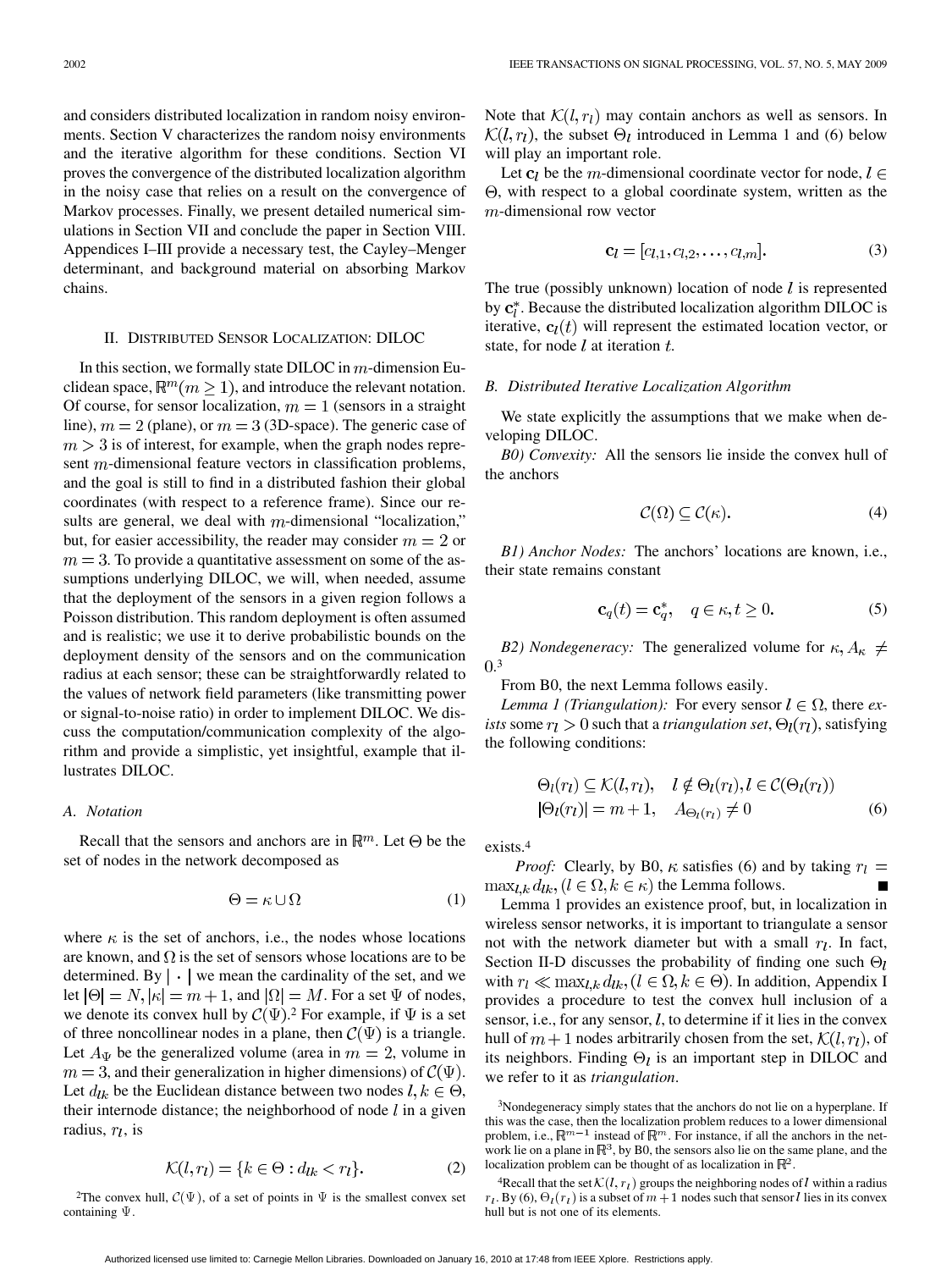To state the next assumption, define a communication link between nodes l and j, if l and j can exchange information. If l and j have a communication link,  $l$  and  $j$  can both estimate the internode distance,  $d_{ij}$ , between them. This distance can be found by received signal strength (RSS), time of arrival (ToA), or angle of arrival (AoA); see [27] for details. The estimate of this distance may be noisy. The discussion on the effects of noise and modifying DILOC such that it is robust to noise is deferred until Section V. We state the third assumption underlying DILOC.

*B3) Internode Communication:* There is a communication link between all of the nodes in the set  $\{l\} \cup \mathcal{K}(l, r_l)$ ,  $\forall l \in \Omega$ .

With the above assumptions and notations, we present barycentric coordinates that serve as the updating coefficients in DILOC.

*Barycentric Coordinates:* DILOC is expressed in terms of the barycentric coordinates,  $a_{lk}$ , of the node,  $l \in \Omega$ , with respect to the nodes,  $k \in \Theta_l$ . The barycentric coordinates,  $a_{lk}$ , are unique and are given by (see [2] and [3])

$$
a_{lk} = \frac{A_{\{l\} \cup \Theta_l \setminus \{k\}}}{A_{\Theta_l}},\tag{7}
$$

with  $A_{\Theta_l} \neq 0$ , where "'' denotes the set difference, and  $A_{\{l\} \cup \Theta_l \setminus \{k\}}$  is the generalized volume of the set  $\{l\} \cup \Theta_l \setminus \{k\},\$ i.e., the set  $\Theta_l$  with node l added and node k removed. The barycentric coordinates can be computed from the internode distances  $d_{lk}$  using the Cayley–Menger determinants as shown in Appendix II. From (7), and the facts that the generalized volumes are nonnegative and

$$
\sum_{k \in \Theta_l} A_{\Theta_l \cup \{l\} \setminus \{k\}} = A_{\Theta_l}, \quad l \in \mathcal{C}(\Theta_l) \tag{8}
$$

it follows that, for each  $l \in \Omega, k \in \Theta_l$ ,

$$
a_{lk} \in [0, 1], \quad \sum_{k \in \Theta_l} a_{lk} = 1. \tag{9}
$$

We now present DILOC in two steps: setup and DILOC proper. We then provide its matrix form useful for analysis purposes.

*DILOC Setup: Triangulation:* In the setup step, each sensor l triangulates itself, so that by the end of this step we have paired every  $l \in \Omega$  with its corresponding  $m+1$  neighbors in  $\Theta_l$ . Since triangulation should be with a small  $r_l$ , the following is a practical protocol for the setup step.

Sensor  $l$  starts with a communication radius  $r_l$  that guarantees triangulation with high probability with the given density of deployment  $\gamma_0$ . This choice is explained in detail in Section II-D. Sensor l then chooses arbitrarily  $m+1$  nodes within  $r_l$  and tests if it lies in the convex hull of these nodes using the procedure described in Appendix I. Sensor  $l$  attempts this with all collections of  $m+1$  nodes within  $r_l$ . If all attempts fail, the sensor adaptively increases, in small increments, its communication radius  $r_l$  and repeats the process.<sup>5</sup> By B0 and (4), success is eventually achieved, and each sensor is triangulated by finding  $\Theta_l$ with properties  $(6)$  and B3.

If a sensor has directionality, a much simpler algorithm, based on Lemma 2 below (see also the discussion following the Lemma), triangulates the sensor with high probability of success in one shot. To assess the practical implications required by DILOC's setup phase, Section II-D considers the realistic scenario where the sensors are deployed using a random Poisson distribution and computes in terms of deployment parameters the probability of finding at least one such  $\Theta_l$ in a given radius  $r_l$ .

*DILOC Iterations: State Updating:* Once the setup phase is complete, at time  $t + 1$ , each sensor  $l \in \Omega$  iteratively updates its state, i.e., its current location estimate, by a convex combination of the states at time t of the nodes in  $\Theta_l$ . The anchors do not update their state, since they know their locations. The updating is explicitly given by

$$
\mathbf{c}_{l}(t+1) = \begin{cases} \mathbf{c}_{l}(t), & l \in \kappa, \\ \sum_{k \in \Theta_{l}} a_{lk} \mathbf{c}_{k}(t), & l \in \Omega \end{cases}
$$
(10)

where  $a_{lk}$  are the barycentric coordinates of  $l$  with respect to  $k \in \Theta_l$ . DILOC in (10) is distributed since i) the update is implemented at each sensor independently; ii) at sensor  $l \in \Omega$ , the update of the state,  $c_l(t + 1)$ , is obtained from the states of its  $m + 1$  neighboring nodes in  $\Theta_l$ ; and iii) there is no central location and only local information is available.

*DILOC: Matrix Format:* For compactness of notation and analysis purposes, we write DILOC (10) in matrix form. Without loss of generality, we index the anchors in  $\kappa$  as  $1, 2, ..., m + 1$  and the sensors in  $\Omega$  as  $m + 2, m + 3, ..., m + 1 + M = N$ . We now stack the (row vectors) states  $c_l$ , given in (3) for all the N nodes in the network in the  $N \times m$ -dimensional coordinate matrix

$$
\mathbf{C} = [\mathbf{c}_1^T, \dots, \mathbf{c}_N^T]^T. \tag{11}
$$

DILOC equations in (10) now become in compact matrix form

$$
\mathbf{C}(t+1) = \mathbf{\Upsilon}\mathbf{C}(t). \tag{12}
$$

The structure of the  $N \times N$  iteration matrix  $\Upsilon$  is more apparent if we partition it as

$$
\mathbf{\hat{T}} = \begin{bmatrix} \mathbf{I}_{m+1} & \mathbf{0} \\ \mathbf{B} & \mathbf{P} \end{bmatrix} . \tag{13}
$$

The first  $m+1$  rows correspond to the update equations for the anchors in  $\kappa$ . Since the states of the anchors are constant, see B1 and (5), the first  $m + 1$  rows of  $\Upsilon$  are zero except for a 1 at their diagonal entry  $(q, q), q \in \kappa = \{1, \ldots, m + 1\}$ . In other words, these first  $m+1$  rows are the  $(m+1) \times N$  block matrix  $[\mathbf{I}_{m+1} | \mathbf{0}]$ , i.e., the  $(m+1) \times (m+1)$  identity matrix  $\mathbf{I}_{m+1}$ concatenated with the  $(m + 1) \times M$  zero matrix 0.

Each of the M remaining rows in  $\Upsilon$ , indexed by  $l \in \Omega$  =  $\{m+2, m+3, \ldots, N\}$ , have only  $m+1$  nonzero elements corresponding to the nodes in the triangulation set  $\Theta_l$  of l, and these nonzero elements are the barycentric coordinates  $a_{lk}$  of sensor l with respect to the nodes in  $\Theta_l$ . The  $M \times (m + 1)$ block  $\mathbf{B} = \{b_{lj}\}\$ is a zero matrix, except in those entries  $b_{lj}$ corresponding to sensors  $l \in \Omega$  that have a direct link to anchors  $j \in \kappa$ . The  $M \times M$  block  $P = \{p_{lj}\}\$ is also a sparse matrix where the nonzero entries in row  $l$  correspond to the sensors in

<sup>5</sup>The step size of this increment is also dependent on the density of the deployment,  $\gamma_0$ , such that a reasonable number of sensors are added in the larger neighborhood obtained by increasing  $r_l$ . This will be clear from the discussion in Section II-D.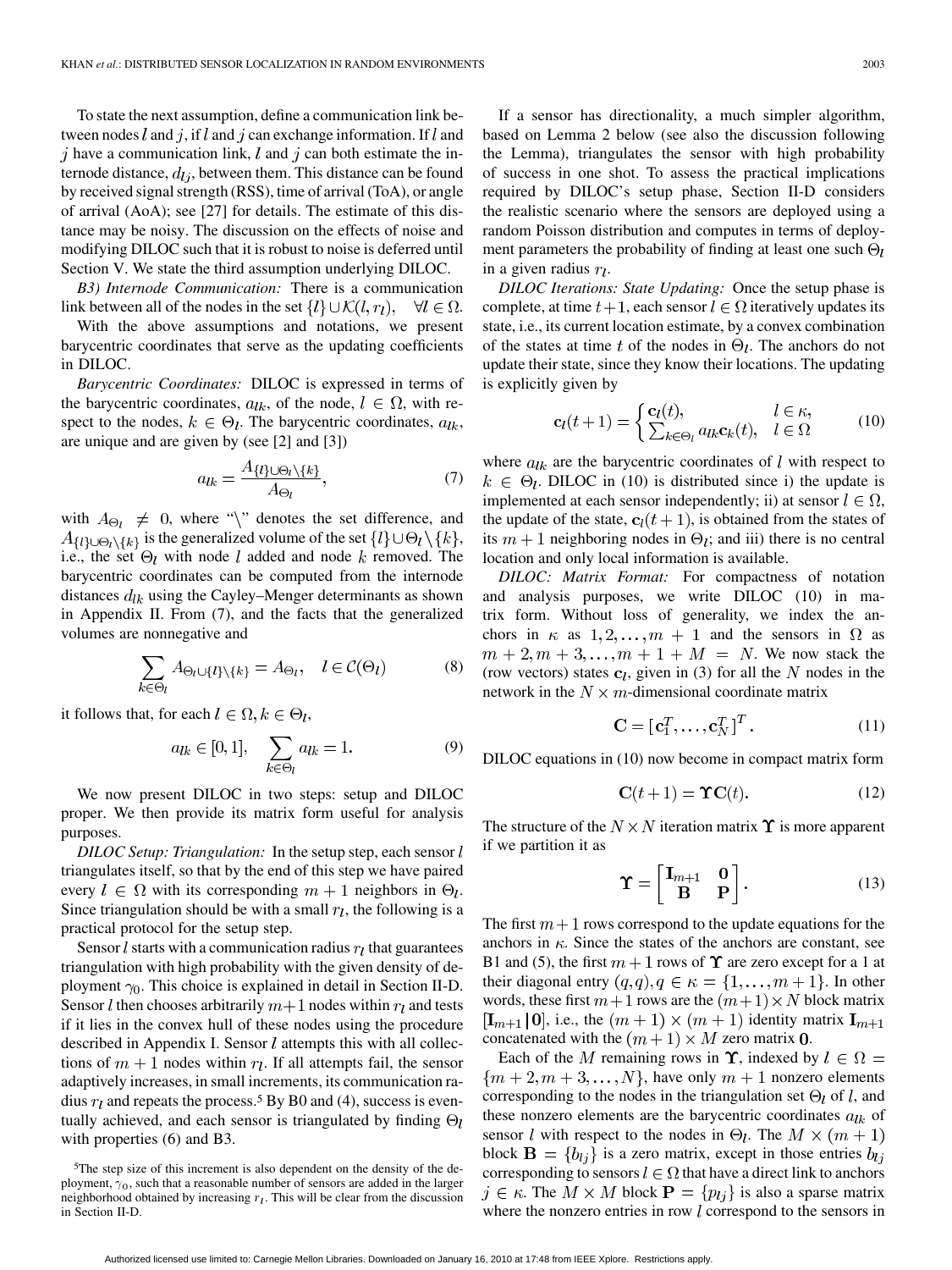

Fig. 1. Deployment corresponding to the example in Section II-C.

 $\Theta_l$ . The matrices  $\Upsilon$ , P, and B have important properties that will be used to prove the convergence of the distributed iterative algorithm DILOC in Sections III and IV.

*Remark:* Equation (12) writes DILOC in matrix format for compactness; it should not be confused with a centralized algorithm—it still is a *distributed* iterative algorithm. It is iterative, because each iteration through (12) simply updates the (matrix of) state(s) from  $C(t)$  to  $C(t+1)$ . It is distributed because each row equation updates the state of sensor  $l$  from a linear combination of the states of the  $m+1$  nodes in  $\Theta_l$ . In all, the iteration matrix,  $\Upsilon$ , is highly sparse having exactly  $(m+1) + M(m+1)$ nonzeros out of possible  $(m+1+M)^2$  elements. Also, note that (12) is reminiscent of the consensus algorithm but the structure of the DILOC matrix in (13) and the goal of DILOC are very different from the corresponding objects in consensus. For a detailed study on the similarities among consensus, DILOC, and similar algorithms, see our recent work in [28] and [29] and the references therein.

# *C. Example*

To illustrate DILOC, we consider an  $m = 2$ -dimensional Euclidean plane with  $m + 1 = 3$  anchors and  $M = 4$  sensors; see Fig. 1. The nodes are indexed such that the anchor set is  $\kappa = \{1, 2, 3\}, |\kappa| = m + 1 = 3$ , and the sensor set is  $\Omega = \{4, 5, 6, 7\}, |\Omega| = M = 4$ . The set of all the nodes in the network is, thus,  $\Theta = \kappa \cup \Omega = \{1, \ldots, 7\}, |\Theta| = N = 7.$ The triangulation sets  $\Theta_l, l \in \Omega$  identified by using the convex hull inclusion test are  $\Theta_4 = \{1, 5, 7\}, \Theta_5 = \{4, 6, 7\}, \Theta_6 =$  $\{2, 5, 7\}, \Theta_7 = \{3, 5, 6\}.$  These triangulation sets satisfy the properties in (6). Sensor 5 does not have any anchor node in its triangulation set  $\Theta_5$ , while the other sensors have only one anchor in their respective triangulation sets. Since no sensor communicates with the  $m + 1 = 3$  anchors directly, no sensor can localize itself in a single step.

At each sensor,  $l \in \Omega$ , the barycentric coordinates  $a_{lk}$ ,  $k \in \Theta_l$ are computed using the internode distances (among the nodes in the set  $\{l\} \cup \Theta_l$  in the Cayley–Menger determinant. It is noteworthy that the internode distances that need to be known at each sensor l to compute  $a_{lk}$  are only the internode distances among the  $m + 2$  nodes in the set  $\{l\} \cup \Theta_l$ . For instance, the distances in the Cayley–Menger determinant needed by sensor 5 to compute  $a_{54}, a_{56}, a_{57}$  are the internode distances among the nodes in the set  $\{5\} \cup \Theta_5$ , i.e.,  $d_{54}$ ,  $d_{56}$ ,  $d_{57}$ ,  $d_{46}$ ,  $d_{47}$ ,  $d_{67}$ . These internode distances are known at sensor 5 due to B3.

Once the barycentric coordinates  $a_{lk}$  are computed, DILOC for the sensors in  $\Omega$  is

$$
\mathbf{c}_l(t+1) = \sum_{k \in \Theta_l} a_{lk} \mathbf{c}_k(t), \quad l \in \Omega = \{4, 5, 6, 7\}.
$$
 (14)

We write DILOC for this example in the matrix format  $(12)$ :

$$
\begin{bmatrix}\nc_1(t+1) \\
c_2(t+1) \\
c_3(t+1) \\
c_5(t+1) \\
c_6(t+1) \\
c_7(t+1)\n\end{bmatrix}
$$
\n
$$
= \begin{bmatrix}\n1 & 0 & 0 & 0 & 0 & 0 & 0 \\
0 & 1 & 0 & 0 & 0 & 0 & 0 \\
0 & 0 & 1 & 0 & 0 & 0 & 0 \\
0 & 0 & 1 & 0 & 0 & 0 & 0 \\
a_{41} & 0 & 0 & 0 & a_{45} & 0 & a_{47} \\
0 & 0 & 0 & a_{54} & 0 & a_{56} & a_{57} \\
0 & a_{62} & 0 & 0 & a_{65} & 0 & a_{67} \\
0 & 0 & a_{73} & a_{74} & 0 & a_{76} & 0\n\end{bmatrix}
$$
\n
$$
\times \begin{bmatrix}\nc_1(t) \\
c_2(t) \\
c_3(t) \\
c_4(t) \\
c_5(t) \\
c_6(t) \\
c_7(t)\n\end{bmatrix}
$$
\n(15)

where the initial conditions are  $C(0) = [c_1^{*T}, c_2^{*T}, c_3^{*T},$  ${\bf c}_4^T(0), {\bf c}_5^T(0), {\bf c}_6^T(0), {\bf c}_7^T(0)]^T$ , with  ${\bf c}_l(0), l \in \Omega$ , being randomly chosen row vectors of appropriate dimensions.

Note here again that (15) is just a matrix representation of (14). DILOC is implemented in a distributed fashion as in (14). The matrix representation in (15) is included for compaction of notation and for the convergence analysis of the algorithm. The sparseness in the matrix in (15) illustrates the locality of the communication among the nodes.

## *D. Random Poisson Deployment*

For sensors to determine their locations, they need to triangulate. We first consider a sufficient condition for a sensor to triangulate. We illustrate it on the plane  $m = 2$ ; the discussion can be extended to arbitrary dimensions. Consider Fig. 2(a), which shows the triangulation region, a circle of radius  $r_l$  centered at sensor l. Let  $Q_1, Q_2, Q_3, Q_4$  be four disjoint sectors partitioning this circle with equal areas, i.e.,  $A_{Q_i} = (\pi r_i^2)/(4), i = 1, \ldots, 4$ .

*Lemma 2:* A sufficient condition to triangulate sensor  $l \in \mathbb{R}^2$ is to have at least one node in each of the four disjoint equal area sectors  $Q_i$ ,  $i = 1, ..., 4$ , which partition the circle of radius  $r_l$ centered at *l*.

*Proof:* In Fig. 2(b), consider the triangulation of sensor  $l$  located at the center of the circle; we choose arbitrarily four nodes  $p_1, p_2, p_3, p_4$  in each of the four sectors  $Q_1, Q_2, Q_3, Q_4$ . Denote the polygon with vertices  $p_1, p_2, p_3, p_4$ 

by  $Pol(p_1p_2p_3p_4)$ . Consider the diagonal<sup>6</sup>  $p_1 - p_3$  that partitions<br><sup>6</sup>If  $Pol(p_1p_2p_3p_4)$  is concave, we choose the diagonal that lies inside<br> $Pol(p_1p_2p_3p_4)$ , i.e.,  $p_1 - p_3$  in Fig. 2(b). If  $Pol(p_1p_2p_3p_4)$  is con <sup>6</sup>If  $Pol(p_1p_2p_3p_4)$  is concave, we choose the diagonal that lies inside  $Pol(p_1p_2p_3p_4)$ , i.e.,  $p_1 - p_3$  in Fig. 2(b). If  $Pol(p_1p_2p_3p_4)$  is convex, we can choose any of the two diagonals and the proof follows.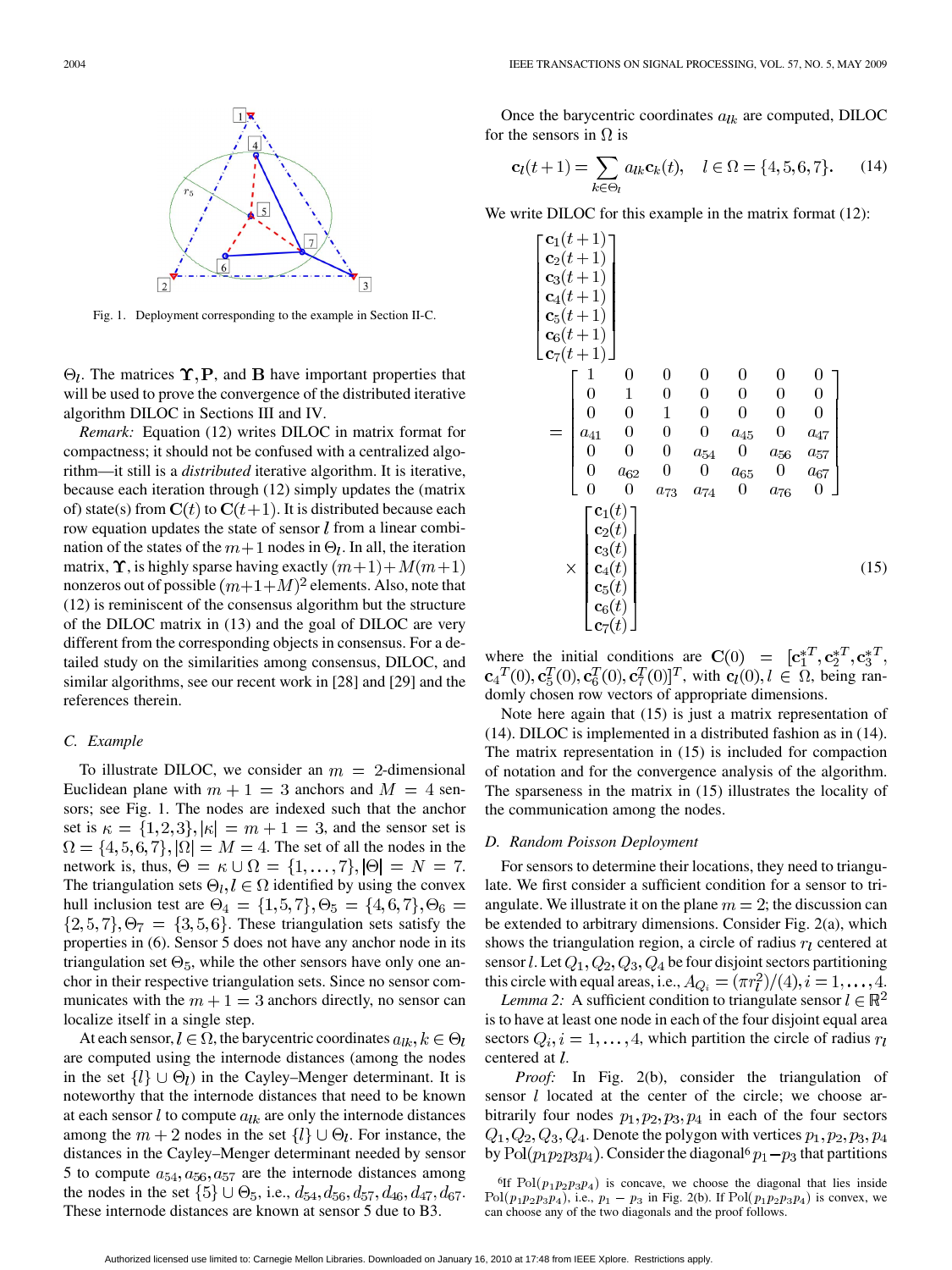

Fig. 2. (a) Sensor *l* identifies its triangulation set  $\Theta_l$  in the circle of radius r centered at sensor  $l$ . The circle is divided into four disjoint sectors with equal areas  $Q_1, \ldots, Q_4$ . A sufficient condition for triangulation is that there exists at least one node in each of these four sectors. (b) Illustration of Lemma 2.

this polygon into two triangles  $\triangle p_1 p_2 p_3$  and  $\triangle p_1 p_3 p_4$ . Since  $l \in \text{Pol}(p_1p_2p_3p_4)$  and  $\triangle p_1p_2p_3 \cup \triangle p_1p_3p_4 = \text{Pol}(p_1p_2p_3p_4)$ with  $\triangle p_1 p_2 p_3 \cap \triangle p_1 p_3 p_4 = \text{LineSegment}(p_1, p_3)$ , then either  $l \in \Delta p_1 p_2 p_3$  or  $l \in \Delta p_1 p_3 p_4$  or *l* belongs to both (when it falls on the LineSegment $(p_1, p_3)$ ). The triangle in which l lies becomes the triangulating set  $\Theta_l$  of l.

This completes the proof. The generalization to higher dimensions is straightforward; for instance, in  $\mathbb{R}^3$ , we have eight sectors, and an arbitrary sensor  $l$  is triangulated with at least one node in each of these eight sectors (with equal volume) of a sphere of radius  $r_l$  centered around  $l$ .

In the following subsections, we study various probabilities associated with the triangulation, assuming a Poisson sensor deployment. For simplicity, we restrict the discussion to  $m = 2$ ; it can be extended to arbitrary dimensions.

*1) Probability That a Sensor Can Triangulate:* Here, we provide a local result concerned with the triangulation of an arbitrary sensor. We characterize the probability that a sensor  $l$  can triangulate successfully in a region of radius  $r_l$  centered at  $l$ . A common deployment model in wireless sensor networks is the Poisson deployment [30], [31]. For a Poisson distribution with rate parameter or deployment density  $\gamma_0 > 0$ , the mean number of nodes in a sector Q with area  $A_Q$  is  $\gamma_0 A_Q$ . The numbers of nodes in any two disjoint sectors  $Q_1$  and  $Q_2$  are independent

$$
\mathbb{P}(|\overline{Q}_i| > 0, \, 1 \le i \le 4) = (1 - e^{-\gamma_0 \pi r_i^2 / 4})^4 \tag{16}
$$

since the distribution of the number of nodes in disjoint sectors is independent. Thus, we have

$$
\mathbb{P}_{\Theta_l}(\gamma_0) \triangleq \mathbb{P}(\{\text{sensor } l \text{ can triangle}\})
$$
  
=  $\mathbb{P}(\Theta_l \text{ exists satisfying (6) given } \gamma_0)$   
 $\geq \mathbb{P}(|\overline{Q}_i| > 0, 1 \leq i \leq 4).$  (17)

The probability that a sensor fails to triangulate is

$$
\mathbb{P}_{F,l}(\gamma_0) \triangleq \mathbb{P}(\{\text{sensor } l \text{ cannot triangle}\})
$$
  
= 1 - \mathbb{P}\_{\Theta\_l}(\gamma\_0). (18)

Equations (17) and (18) provide a tradeoff between  $r_l$  and  $\gamma_0$ , Indeed, to guarantee triangulation of sensor  $l$  with probability  $\epsilon$ , arbitrarily close to 1, either

$$
r_l \ge \left(\frac{-4ln\left(1 - \epsilon^{\frac{1}{4}}\right)}{\gamma_0 \pi}\right)^{\frac{1}{2}}, \quad \text{or}
$$

$$
\gamma_0 \ge \frac{-4}{\pi r_l^2} ln\left(1 - \epsilon^{\frac{1}{4}}\right). \tag{19}
$$

*2) Probability That All Sensors Triangulate:* Here, we provide a global result, i.e., we (lower) bound the probability that all sensors in the network triangulate. We have

$$
\mathbb{P}(\{\text{sensor } l \text{ triangulates}\}, 1 \le l \le M)
$$
  
= 1 -  $\mathbb{P}\left(\bigcup_{l} \{\text{sensor } l \text{ cannot triangle}\}\right)$   
 $\ge 1 - \sum_{l} \mathbb{P}(\{\text{sensor } l \text{ cannot triangle}\})$   
= 1 - MP<sub>F,l</sub>( $\gamma_0$ ) (20)

where we use the union bound to go from the first equation to the second. To get the third equation, we use (18) and assume a flat network, i.e., a network where all the sensors have the same characteristics (in particular,  $r_l$  is the same for all sensors). Clearly, the bound in (20) is only meaningful if  $\mathbb{P}_{F,l}(\gamma_0)$  is very small.

*3) Probability That the Resulting Sensor Network Triangulates Given Triangulation Failures:* Given that some sensors may fail to triangulate, we ask the question of what is the probability that the remaining sensors can all triangulate. An exact expression is beyond the scope of this paper. Here, we give a plausible argument when the number of sensors is large so that the law of large numbers is valid. Since the probability of failure of each sensor to triangulate is  $P_{F,l}$  in (18),  $M P_{F,l}$  sensors fail to triangulate. Hence, to compute the probability that the reduced network (the network of sensors that can triangulate once we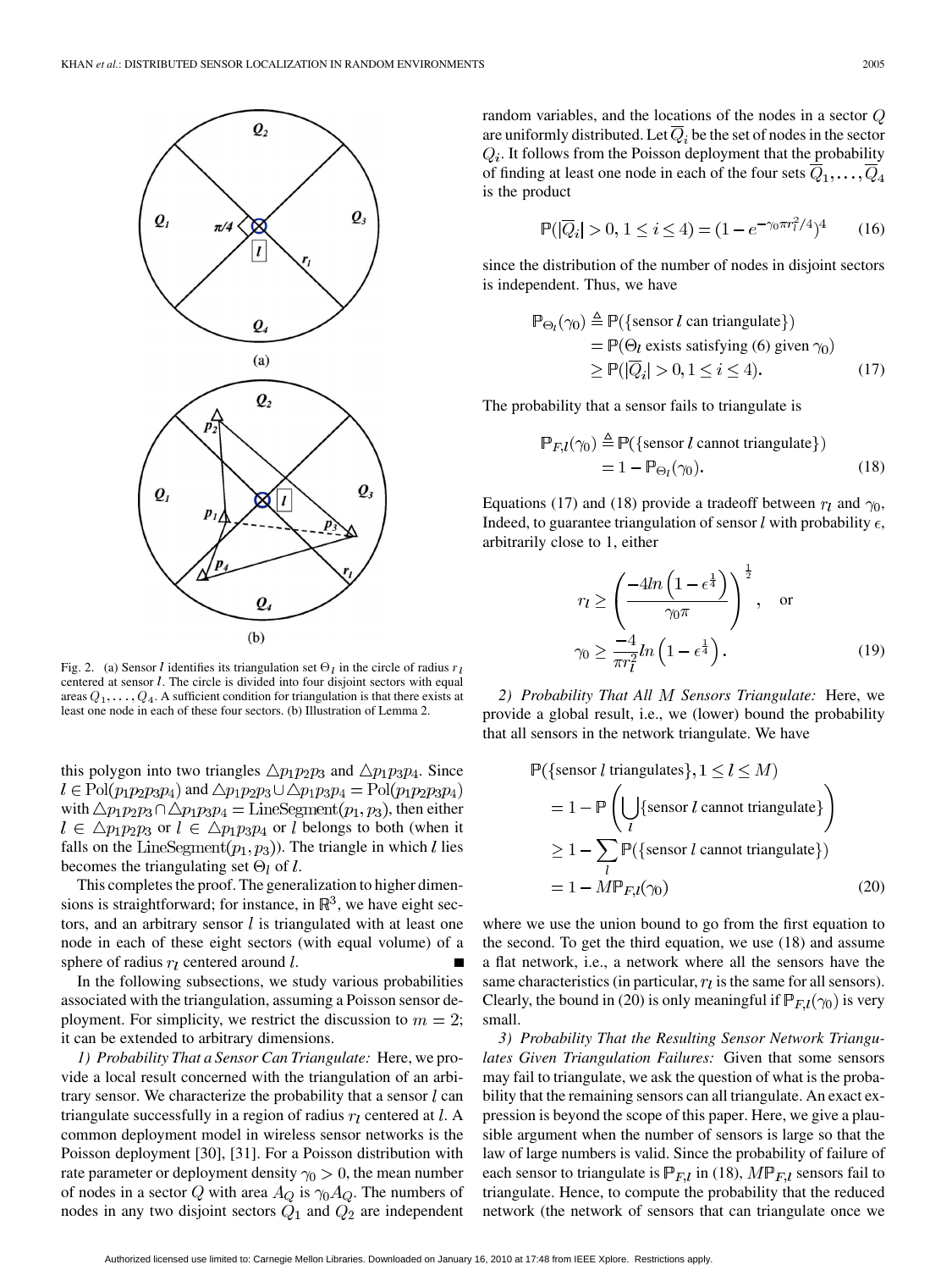exclude the sensors that could not) triangulates, we simply repeat the steps in Sections II-D-1 and II-D-2, but, now with  $M_1$ sensors and deployment density  $\gamma_1$ , given by

$$
M_1 = M(1 - \mathbb{P}_{F,l}(\gamma_0))\tag{21}
$$

$$
\gamma_1 = \gamma_0 (1 - \mathbb{P}_{F,l}(\gamma_0)). \tag{22}
$$

From (20), the probability that the reduced network triangulates is

$$
P(\text{sensor } l \text{ triangulates}, \forall l)
$$

$$
\geq 1 - M_1 \mathbb{P}_{F,l}(\gamma_1),\tag{23}
$$

$$
= 1 - M(1 - \mathbb{P}_{F,l}(\gamma_0)) \mathbb{P}_{F,l}(\gamma_1).
$$
 (24)

Equation (24) shows that, although not all sensors can triangulate, the probability of triangulating the reduced network can be made arbitrarily high by choosing either  $\gamma_0$ , or  $r_l$ , or both appropriately, such that  $\mathbb{P}_{F,l}(\gamma_1) \to 0$  (or alternatively  $\mathbb{P}_{\Theta_l}(\gamma_1) \to 1$ ).

# *E. Complexity of DILOC*

Once the barycentric coordinates are computed, each sensor performs the update in (10) that requires  $m+1$  multiplications and  $m$  additions. Assuming the computation complexity of the multiplication and the addition operations to be the same, the computation complexity of DILOC is  $2m + 1$  operations, i.e.,  $O(1)$  per sensor, per iteration. Since each sensor exchanges information with  $m + 1$  nodes in its triangulation set, the communication complexity of DILOC is  $m + 1$  communications, i.e.,  $O(1)$  per sensor, per iteration. Hence, both the computation and communication complexity are  $O(M)$  for a network of  $M$  sensors. Note that, since the triangulation setup phase,<sup>7</sup> which identifies  $\Theta_l(r_l)$  and computes the barycentric coordinates, as explained in Section II-B, are to be carried out only once at the start of DILOC, they require a constant computation/communication complexity, so we do not account for it explicitly.

## III. CONVERGENCE OF DILOC: DETERMINISTIC SCENARIO

In this section, we prove the convergence of DILOC to the exact locations of the sensors,  $c_l^*, l \in \Omega$ , when there is no randomness, i.e., the communication is noiseless, required distances are known precisely, and the communication links are active all the time (no packet losses). Distributed localization in random environments is the subject of Sections V and VI. To formally state the convergence result, we provide, briefly, background and additional results, based on assumptions B0–B3.

The entries of the rows of the iteration matrix  $\Upsilon$ , in (12), are either zero or the barycentric coordinates  $a_{lk}$ , which are nonnegative, and, by (9), add to 1. This matrix can then be interpreted as the transition matrix of a Markov chain. We then describe the localization problem and DILOC in terms of a Markov chain. Let

the assumptions  $B0-B3$  in Section II-B hold, and the N nodes in the sensor network correspond to the states of a Markov chain where the  $(ij)$ th element of the iteration matrix  $\Upsilon = \{v_{ij}\}\$  defines the probability that the  $i$ th state goes to the  $j$ th state. Because of the structure of  $\Upsilon$ , this chain is a very special Markov chain.

*Absorbing Markov Chain:* Let an  $N \times N$  matrix,  $\Upsilon = \{v_{ij}\},\$ denote the transition probability matrix of a Markov chain with N states  $s_{i,i=1,\dots,N}$ . A state  $s_i$  is called absorbing if the probability of leaving that state is 0 (i.e.,  $v_{ij} = 0, i \neq j$ , in other words  $v_{ii} = 1$ ). A Markov chain is said to be absorbing if it has at least one absorbing state, and if from every state it is possible to go with nonzero probability to an absorbing state (not necessarily in one step). In an absorbing Markov chain, a state that is not absorbing is called transient. For additional background, see, for example, [32].

*Lemma 3:* The underlying Markov chain with the transition probability matrix given by the iteration matrix  $\Upsilon$  is absorbing.

*Proof:* We prove by contradiction. Since  $v_{ii} = 1, i \in \kappa$ , the anchors are the absorbing states of the Markov chain. We now show that the Markov chain is absorbing with the sensors as the transient states.

Assume that the underlying Markov chain is not absorbing. This can happen only if the transient states can be partitioned into two disjoint clusters C1 and C2 (with C2 nonempty), such that each nonabsorbing state (sensor) in C1 can reach, with nonzero probability, at least one of the absorbing states (i.e., there is a directed path from each nonabsorbing state to at least one of the anchors) and, with probability 1, the states in C2 cannot reach an absorbing state (i.e., there is no directed path from the transient state to any anchor). It follows with probability 1 that the states in C2 cannot reach the states in C1 (in one or multiple steps); otherwise, they reach an absorbing state with a nonzero probability.

Now consider the nonabsorbing states (or sensors) that lie on the boundary of the convex hull  $C(C2)$ , i.e., the vertices of  $C(C2)$ . Because they are on the boundary, they cannot lie in the interior of the convex hull of any subset of sensors in  $C(C2)$ , and, thus, cannot triangulate themselves, which contradicts Lemma 1. In order to triangulate the boundary sensors in  $C(C2)$ , the boundary sensors in C2 must be able to reach the nonabsorbing states (sensors) of C1 and/or the absorbing states (anchors); that is to say that the boundary sensors in  $C(C2)$  have directed paths to the absorbing states (anchors). This clearly contradicts the assumption that the set C2 is nonempty and, hence, every nonabsorbing state has a directed path to the absorbing states. Hence, the Markov chain is absorbing and the sensors correspond to the transient states of the absorbing Markov chain.

Consider the partitioning of the iteration matrix,  $\Upsilon$ , in (13). With the Markov chain interpretation, the  $M \times (m+1)$  block  $\mathbf{B} = \{b_{lj}\}\$ is a transition probability matrix for the transient states to reach the absorbing states in one step, and the  $M \times$ M block  $P = \{p_{lj}\}\$ is a transition probability matrix for the transient states. With (13),  $\Upsilon^{t+1}$  can be written as

$$
\mathbf{\hat{Y}}^{t+1} = \begin{bmatrix} \mathbf{I}_{m+1} & \mathbf{0} \\ \sum_{k=0}^{t} \mathbf{P}^k \mathbf{B} & \mathbf{P}^{t+1} \end{bmatrix}
$$
 (25)

<sup>&</sup>lt;sup>7</sup>It follows from Lemma 2 that if the sensors have directional capability then each sensor has to find one neighbor in each of its four sectors  $Q_{l,1}, Q_{l,2}, Q_{l,3}, Q_{l,4}$  (in  $m = 2$ -dimensional space). Once a neighbor is found, triangulation requires choosing three out of these four, in order to identify  $\Theta_l$ . The computational complexity in  $m = 2$ -dimensional Euclidean space is 4 choose 3 = 4. Without directionality, the process of finding  $\Theta_l$  has the (expected) computation complexity of  $\gamma_0 \pi r_t^2$  choose 3.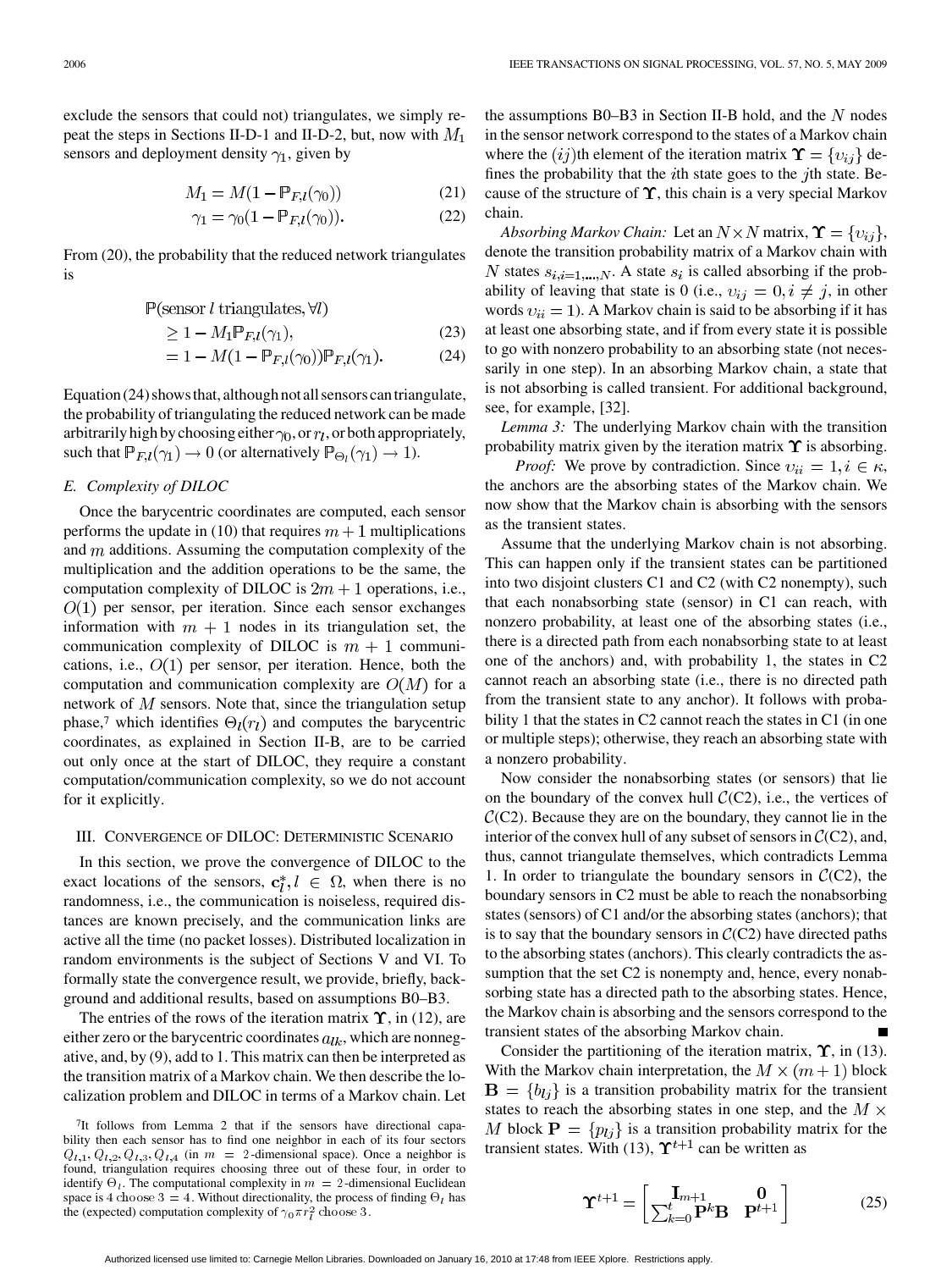and, as  $t$  goes to infinity, we have

$$
\lim_{t \to \infty} \mathbf{\Upsilon}^{t+1} = \begin{bmatrix} \mathbf{I}_{m+1} & \mathbf{0} \\ (\mathbf{I}_M - \mathbf{P})^{-1} \mathbf{B} & \mathbf{0} \end{bmatrix}
$$
(26)

by Lemmas 5 and 6, in Appendix III. Lemmas 5 and 6 use the fact that if  $P$  is the matrix associated to the transient states of an absorbing Markov chain, then  $\rho(\mathbf{P}) < 1$ , where  $\rho(\cdot)$  is the spectral radius of a matrix. With (26), DILOC (10) converges to

$$
\lim_{t \to \infty} \mathbf{C}(t+1) = \begin{bmatrix} \mathbf{I}_{m+1} & \mathbf{0} \\ (\mathbf{I}_M - \mathbf{P})^{-1} \mathbf{B} & \mathbf{0} \end{bmatrix} \mathbf{C}(0). \tag{27}
$$

From (27), we note that the coordinates of the M sensors in  $\Omega$ (last M rows of  $C(t+1)$ ) converge as  $t\to\infty$  to functions of the  $m+1$  anchors in  $\kappa$  (whose coordinates are exactly known). The limiting values of the states of the M sensors in  $\Omega$  are written in terms of the coordinates of the  $m + 1$  anchors in  $\kappa$  weighted by  $({\bf I}_M - {\bf P})^{-1}$ **B**. To show that the limiting values are indeed the exact solution, we give the following lemma.

*Lemma 4:* Let  $\mathbf{c}_l^*$  be the exact coordinates of a node  $l \in \Theta$ . Let the  $M \times (m+1)$  matrix  $\mathbf{D} = \{d_{ij}\}, l \in \Omega, j \in \kappa$  be the matrix of the barycentric coordinates of the M sensors (in  $\Omega$ ) in terms of the  $m+1$  anchors in  $\kappa$ , relating the coordinates of the sensors to the coordinates of the anchors by

$$
\mathbf{c}_l^* = \sum_{j \in \kappa} d_{lj} \mathbf{c}_j^*, \quad l \in \Omega. \tag{28}
$$

Then, we have

$$
\mathbf{D} = (\mathbf{I}_M - \mathbf{P})^{-1} \mathbf{B}.
$$
 (29)

*Proof:* Clearly  $(I_M - P)$  is invertible, since, by (100) in Appendix III,  $\rho(\mathbf{P}) < 1$ ; this follows from the fact that the eigenvalues of the matrix  $\mathbf{I}_M - \mathbf{P}$  are  $1 - \lambda_j$ , where  $\lambda_j$  is the *j*th eigenvalue of the matrix **P** and  $|\lambda_i| < 1$ ,  $\forall j = 1, ..., M$ . It suffices to show that

$$
D = B + PD \tag{30}
$$

since (29) follows from (30). In (30), **D** and **B** are both  $M \times$  $(m+1)$  matrices, whereas **P** is an  $M \times M$  matrix whose nonzero elements are the barycentric coordinates for the sensors in  $\Omega$ . Hence, for the  $l<sub>j</sub>$ th element in (30), we need to show that

$$
d_{lj} = b_{lj} + \sum_{k \in \Omega} p_{lk} d_{kj}.
$$
 (31)

For an arbitrary sensor,  $l \in \Omega$ , its triangulation set,  $\Theta_l$ , may contain nodes from both  $\kappa$  and  $\Omega$ . We denote  $\kappa_{\Theta_l}$  as the elements of  $\Theta_l$  that are anchors, and  $\Omega_{\Theta_l}$  as the elements of  $\Theta_l$  that are sensors, i.e., nonanchors. The exact coordinates  $c_i^*$  of the sensor l can be expressed as a convex combination of the coordinates of

its neighbors in its triangulation set  $k \in \Theta_l$ , using the barycentric coordinates  $a_{lk}$ , i.e.,

$$
\mathbf{c}_{l}^{*} = \sum_{k \in \Theta_{l}} a_{lk} \mathbf{c}_{k}^{*}
$$
  
= 
$$
\sum_{j \in \kappa_{\Theta_{l}}} a_{lj} \mathbf{c}_{j}^{*} + \sum_{k \in \Omega_{\Theta_{l}}} a_{lk} \mathbf{c}_{k}^{*}
$$
  
= 
$$
\sum_{j \in \kappa} b_{lj} \mathbf{c}_{j}^{*} + \sum_{k \in \Omega} p_{lk} \mathbf{c}_{k}^{*}
$$
(32)

since the scalars  $a_{lj}$  are given by

$$
a_{lj} = \begin{cases} b_{lj}, & \text{if } j \in \kappa_{\Theta_l} \\ p_{lj}, & \text{if } j \in \Omega_{\Theta_l} \\ 0, & \text{if } j \notin \Theta_l. \end{cases}
$$
(33)

Equation (32) becomes, after writing each  $k \in \Omega$  in terms of the  $m+1$  anchors in  $\kappa$ ,

$$
\mathbf{c}_{l}^{*} = \sum_{j \in \kappa} b_{lj} \mathbf{c}_{j}^{*} + \sum_{k \in \Omega} p_{lk} \sum_{j \in \kappa} d_{kj} \mathbf{c}_{j}^{*},
$$
  
\n
$$
= \sum_{j \in \kappa} b_{lj} \mathbf{c}_{j}^{*} + \sum_{j \in \kappa} \sum_{k \in \Omega} p_{lk} d_{kj} \mathbf{c}_{j}^{*},
$$
  
\n
$$
= \sum_{j \in \kappa} \left( b_{lj} + \sum_{k \in \Omega} p_{lk} d_{kj} \right) \mathbf{c}_{j}^{*}.
$$
 (34)

This is a representation of the coordinates of sensor,  $l$ , in terms of the coordinates of the anchors,  $j \in \kappa$ . Since for each  $j \in \kappa$ , the value inside the parentheses is nonnegative with their sum over  $j \in \kappa$  being 1, and the fact that the barycentric representation is unique, we must have

$$
d_{lj} = b_{lj} + \sum_{k \in \Omega} p_{lk} d_{kj} \tag{35}
$$

which, comparing to (28), completes the proof.

We now recapitulate these results in the following theorem.

*Theorem 1 (DILOC Convergence):* DILOC (10) converges to the *exact* sensor coordinates,  $\mathbf{c}_l^*, l \in \Omega$ , i.e.,

$$
\lim_{t \to \infty} \mathbf{c}_l(t+1) = \mathbf{c}_l^* \quad \forall l \in \Omega.
$$
 (36)

*Proof:* The proof is a consequence of Lemmas 3 and 4.

*Convergence Rate:* The convergence rate of the localization algorithm depends on the spectral radius of the matrix  $P$ , which by (100) in Appendix III is strictly less than one. In fact, using standard matrix arguments, one can show that DILOC is characterized by geometric convergence rate with exponent  $\rho(\mathbf{P})$ . This is a consequence of the fact that  $P$  is a uniformly substochastic matrix. The convergence is slow if the spectral radius  $\rho(\mathbf{P})$  is close to 1. This can happen if the matrix  $\bf{B}$  is close to a zero matrix  $\bf{0}$ . This is the case if the sensors cluster in a region of very small area inside the convex hull of the anchors, and the anchors themselves are very far apart. In fact, it can be seen that in this case the barycentric coordinates for the sensors with  $\kappa_{\Theta_l} \neq \emptyset$  (see Lemma 4 for this notation) corresponding to the elements in  $\kappa_{\Theta_i}$  are close to zero. When, as in practical wireless sensor applications, the nodes are assumed to be deployed in a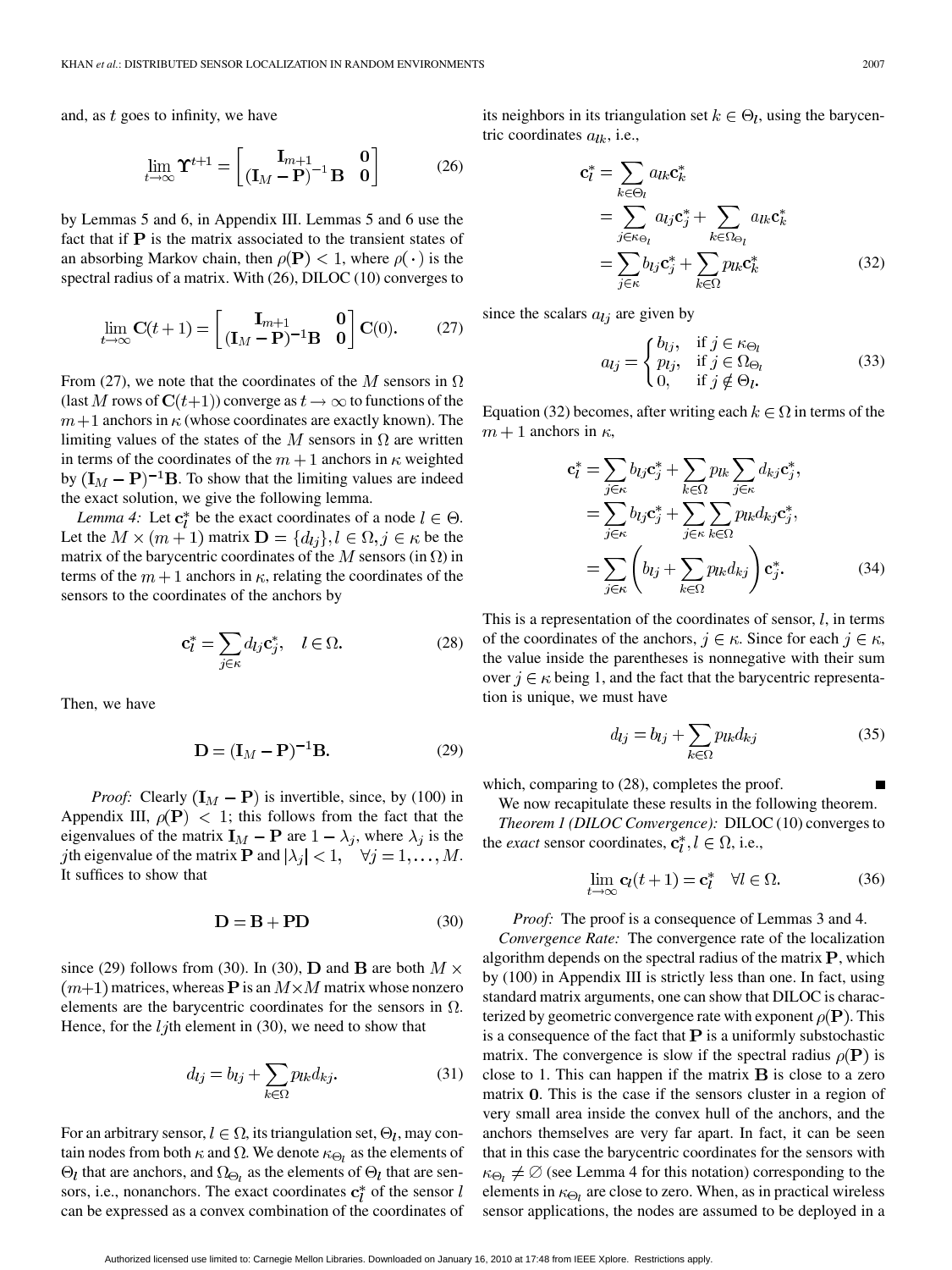geometric or a Poisson fashion (see details in Section II-D), the above event is highly improbable.

#### IV. DILOC WITH RELAXATION

In this Section, we modify DILOC to obtain a form that is more suitable to study distributed localization in random environments. We observe that in DILOC (10), at time  $t + 1$ , the expression for  $c_l(t + 1), l \in \Omega$  does not involve its own coordinates  $c_l(t)$  at time t. We introduce a relaxation parameter  $\alpha \in (0,1]$  in the iterations, such that the expression of  $c_l(t+1)$ is a convex combination of  $c_l(t)$  and (10). We refer to this version as DILOC *with relaxation* (DILOC-REL). It is given by

$$
\mathbf{c}_{l}(t+1) = \begin{cases} (1-\alpha)\mathbf{c}_{l}(t) + \alpha \mathbf{c}_{l}(t) = \mathbf{c}_{l}(t), & l \in \kappa \\ (1-\alpha)\mathbf{c}_{l}(t) + \alpha \sum_{k \in \Theta_{l}} a_{lk} \mathbf{c}_{k}(t), & l \in \Omega. \end{cases}
$$
(37)

DILOC is the special case of DILOC-REL with  $\alpha = 1$ . Clearly, DILOC-REL is also distributed as the sensor updates now have additional terms corresponding to their own states. The matrix representation of DILOC-REL is

$$
\mathbf{C}(t+1) = \mathbf{HC}(t) \tag{38}
$$

where  $\mathbf{H} = (1 - \alpha)\mathbf{I}_N + \alpha \mathbf{\hat{Y}}$  and  $\mathbf{I}_N$  is the  $N \times N$  identity matrix. It is straightforward to show that the iteration matrix  $H$ corresponds to a transition probability matrix of an absorbing Markov chain, where the anchors are the absorbing states and the sensors are the transient states. Let  $\mathbf{J} = (1 - \alpha)\mathbf{I}_M + \alpha \mathbf{P}$ , partitioning  $H$  as

$$
\mathbf{H} = \begin{bmatrix} \mathbf{I}_{m+1} & \mathbf{0} \\ \alpha \mathbf{B} & \mathbf{J} \end{bmatrix} . \tag{39}
$$

We note the following:

$$
\mathbf{H}^{t+1} = \begin{bmatrix} \mathbf{I}_{m+1} & \mathbf{0} \\ \sum_{k=0}^{t} \mathbf{J}^k \alpha \mathbf{B} & \mathbf{J}^{t+1} \end{bmatrix}
$$
(40)

$$
\lim_{t \to \infty} \mathbf{H}^{t+1} = \begin{bmatrix} \mathbf{I}_{m+1} & \mathbf{0} \\ (\mathbf{I}_M - \mathbf{J})^{-1} \alpha \mathbf{B} & \mathbf{0} \end{bmatrix}
$$
(41)

from Lemmas 5 and 6. Lemmas 5 and 6 apply to  $H$ , since  $H$  is nonnegative and  $\rho(\mathbf{J}) < 1$ . To show  $\rho(\mathbf{J}) < 1$ , we recall that  $\rho(\mathbf{P})$  < 1 and the eigenvalues of **J** are  $(1 - \alpha) + \alpha \lambda_i$ , where  $\lambda_i$  are the eigenvalues of **P**. Therefore, we have

$$
\rho(\mathbf{J}) = \max_{j} |(1 - \alpha) + \alpha \lambda_j| < 1. \tag{42}
$$

The following theorem establishes convergence of DILOC-REL.

*Theorem 2:* DILOC-REL (37) converges to the *exact* sensor coordinates,  $\mathbf{c}_i^*, l \in \Omega$ , i.e.,

$$
\lim_{t \to \infty} \mathbf{c}_l(t+1) = \mathbf{c}_l^* \quad \forall l \in \Omega. \tag{43}
$$

*Proof:* It suffices to show that

$$
(\mathbf{I}_M - \mathbf{J})^{-1} \alpha \mathbf{B} = (\mathbf{I}_M - \mathbf{P})^{-1} \mathbf{B}.
$$
 (44)

To this end, we note that

$$
(\mathbf{I}_M - \mathbf{J})^{-1} \alpha \mathbf{B} = (\mathbf{I}_M - ((1 - \alpha)\mathbf{I}_M + \alpha \mathbf{P}))^{-1} \alpha \mathbf{B} \quad (45)
$$

which reduces to (44) and the convergence of DILOC-REL follows from Lemma 4.

As mentioned, DILOC-REL is the basis for the distributed localization algorithm in random environments (DLRE) that we discuss in Sections V and VI.

# V. DISTRIBUTED LOCALIZATION IN RANDOM ENVIRONMENTS: ASSUMPTIONS AND ALGORITHM

This and the next section study distributed iterative localization in more realistic practical scenarios, when the internode distances are known up to errors, the communication links between nodes may fail, and, when alive, the communication among nodes is corrupted by noise. We write the update equations for DILOC-REL, (38), in terms of the columns  $c^{j}(t)$ ,  $1 \leq j \leq m$  of the coordinate matrix  $C(t)$ . Column j corresponds to the vector of the jth estimated coordinates of all the  $N$  nodes.<sup>8</sup> The updates are

$$
\mathbf{c}^{j}(t+1) = [(1-\alpha)\mathbf{I} + \alpha \mathbf{\Upsilon}]\mathbf{c}^{j}(t), \qquad 1 \le j \le m. \tag{46}
$$

We partition  $c^{j}(t)$  as

$$
\mathbf{c}^{j}(t) = \begin{bmatrix} \mathbf{u}^{j} \\ \mathbf{x}^{j}(t) \end{bmatrix}
$$
 (47)

where,  $\mathbf{u}^j \in \mathbb{R}^{(m+1)\times 1}$  corresponds to the *j*th coordinates of the anchors, which are known (hence, we omit the time index), and  $x^{j}(t) \in \mathbb{R}^{M \times 1}$  corresponds to the estimates of the *j*th coordinates of the sensors, hence not known. Since the update is performed only on the  $\mathbf{x}^{j}(t)$ , (46) is equivalent to the following recursion:

$$
\mathbf{x}^{j}(t+1) = [(1-\alpha)\mathbf{I} + \alpha \mathbf{P}]\mathbf{x}^{j}(t) + \alpha \mathbf{B}\mathbf{u}^{j}.
$$
 (48)

Thus, to implement the sequence of iterations in (48) perfectly, the  $l$ th sensor at iteration  $t$  needs the corresponding rows of the matrices  $P$  and  $B$ , and, in addition, the current estimates  $c_n^j(t), n \in \Theta_l$  (the jth component of the *n*th sensor coordinates) of its neighbors' positions. In practice, there are several limitations: i) The computation of the matrices  $P$  and  $B$  requires internode distance computations, which are not perfect in a random environment; ii) the communication channels, or links, between neighboring channels may fail at random times; and iii) because of imperfect communication, each sensor receives only noisy versions of its neighbors' current state. Hence, in a random environment, we need to modify the iteration sequence in (48) to account for the partial imperfect information received by a sensor at each iteration. We start by stating formally our modeling assumptions.

*C1) Randomness in System Matrices:* At each iteration, each sensor needs the corresponding row of the system matrices  $\bf{B}$ 

 ${}^{8}$ In the sequel, we omit the subscripts from the identity matrix, I, and its dimensions will be clear from the context.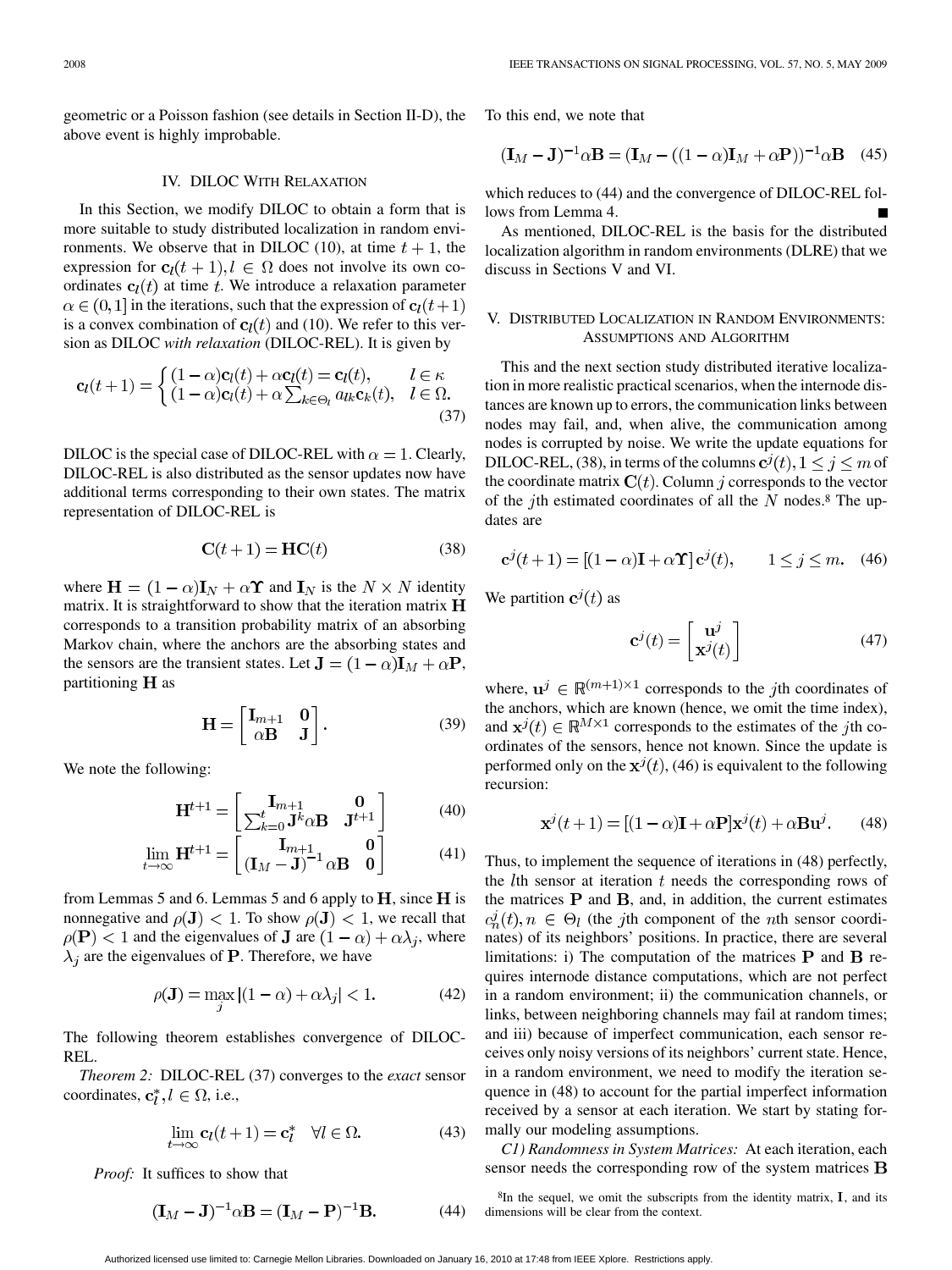and  $P$ , which, in turn, depend on the internode distance measurements and can be, possibly, random. Since a single measurement of the internode distances may lead to a large random noise, we assume the sensors estimate the required distances at each iteration of the algorithm (note that this leads to an implicit averaging of the unbiased noisy effects, as will be demonstrated later). In other words, at each iteration, the  $l$ th sensor can only get estimates  $\dot{\mathbf{B}}_l(t)$  and  $\dot{\mathbf{P}}_l(t)$  of the corresponding rows of the **B** and **P** matrices, respectively. In the generic imperfect communication case, we have

$$
\widehat{\mathbf{B}}(t) = \mathbf{B} + \mathbf{S}_{\mathbf{B}} + \widetilde{\mathbf{S}}_{\mathbf{B}}(t) \tag{49}
$$

where  $\{\tilde{\mathbf{S}}_{\mathbf{B}}(t)\}_{t>0}$  is an independent sequence of random matrices with

$$
\mathbb{E}[\widetilde{\mathbf{S}}_{\mathbf{B}}(t)] = 0, \forall t, \quad \sup_{t \ge 0} \mathbb{E}[\|\widetilde{\mathbf{S}}_{\mathbf{B}}(t)\|^2] = k_{\mathbf{B}} < \infty. \tag{50}
$$

Here,  $S_B$  is the mean measurement error. Similarly, for  $P$ , we have

$$
\widehat{\mathbf{P}}(t) = \mathbf{P} + \mathbf{S}_{\mathbf{P}} + \widetilde{\mathbf{S}}_{\mathbf{P}}(t) \tag{51}
$$

where  $\{\mathbf{S}_{\mathbf{P}}(t)\}_{t\geq 0}$  is an independent sequence of random matrices with

$$
\mathbb{E}[\widetilde{\mathbf{S}}_{\mathbf{P}}(t)] = 0, \forall t, \quad \sup_{t \ge 0} \mathbb{E}[\|\widetilde{\mathbf{S}}_{\mathbf{P}}(t)\|^2] = k_{\mathbf{P}} < \infty. \tag{52}
$$

Likewise,  $S_P$  is the mean measurement error. Note that this way of writing  $\hat{\mathbf{B}}(t), \hat{\mathbf{P}}(t)$  does not require the noise model to be additive. It only says that any random object may be written as the sum of a deterministic mean part and the corresponding zero mean random part. The moment assumptions in (50) and (52) are very weak and, in particular, are satisfied if the sequences  $\{\mathbf{B}(t)\}_t \geq 0$  and  $\{\mathbf{P}(t)\}_t \geq 0$  are i.i.d. with finite variance.

*C2) Random Link Failure:* We assume that the internode communication links fail randomly. This happens, for example, in wireless sensor network applications, where occasionally data packets are dropped. To this end, if the sensors  $l$  and  $n$ share a communication link (or,  $n \in \Theta_l$ ), we assume that the link fails with some probability  $1 - q<sub>ln</sub>$  at each iteration, where  $0 < q_{ln} \leq 1$ . We associate with each such potential network link a binary random variable  $e_{ln}(t)$ , where  $e_{ln}(t) = 1$  indicates that the corresponding network link is active at time  $t$ , whereas  $e_{ln}(t) = 0$  indicates a link failure. Note that  $\mathbb{E}[e_{ln}] = q_{ln}$ .

*C3) Additive Channel Noise:* Let  $\{v^j_{ln}(t)\}_{l,n,j,t}$  be a family of independent zero mean random variables such that

$$
\sup_{l,n,j,t} \mathbb{E}\left[v_{ln}^j(t)\right]^2 = k_v < \infty. \tag{53}
$$

We assume that, at the t<sup>th</sup> iteration, if the network link  $(l, n)$  is active, sensor *l* receives only a corrupt version  $y_{ln}^{j}(t)$  of sensor n's state  $c_n^j(t)$ , given by

$$
y_{ln}^{j}(t) = c_{n}^{j}(t) + v_{ln}^{j}(t).
$$
 (54)

This models the channel noise. The moment assumption in (53) is very weak and holds, in particular, if the channel noise is i.i.d. with finite variance.

*C4) Independence:* We assume that the sequences  $\{S_B(t), S_P(t)\}_{t\geq 0}, \{e_{ln}(t)\}_{l,n,t}$ , and  $\{v_{ln}^j(t)\}_{l,n,j,t}$  are mutually independent. These assumptions do not put restrictions on the distributional form of the random errors, only that they obey some weak moment conditions.

Under the random environment model [Assumptions C1–C4], the algorithm in (48) is not appropriate to update the sensors states. We consider the following state update recursion for the random environment case.

*Distributed Localization in Random Environment Algorithm (DLRE):*

$$
x_l^j(t+1)
$$
  
=  $(1 - \alpha(t))x_l^j(t)$   
+  $\alpha(t) \left[ \sum_{n \in \kappa \cap \Theta_l} \frac{e_{ln}(t)\hat{\mathbf{B}}_{ln}(t)}{q_{ln}} \left( u_n^j + v_{ln}^j(t) \right) \right]$   
+  $\alpha(t) \left[ \sum_{n \in \Omega \cap \Theta_l} \frac{e_{ln}(t)\hat{\mathbf{P}}_{ln}(t)}{q_{ln}} \left( x_n^j(t) + v_{ln}^j(t) \right) \right],$   
 $l \in \Omega, 1 \le j \le m.$  (55)

In contrast with DILOC-REL, in (55) the gain  $\alpha(t)$  is now time varying. It will become clear why when we study the convergence of this algorithm. To write DLRE in a compact form, we introduce notation. Define the random matrices,  $\mathbf{B}(t) \in$  $\mathbb{R}^{M\times(m+1)}$  and  $\tilde{\mathbf{P}}(t) \in \mathbb{R}^{M\times(m+1)}$ , as the matrices with ln entries given by

$$
\widetilde{\mathbf{B}}_{ln}(t) = \widehat{\mathbf{B}}_{ln}(t) \left( \frac{e_{ln}(t)}{q_{ln}} - 1 \right)
$$
\n
$$
\widetilde{\mathbf{P}}_{ln}(t) = \widehat{\mathbf{P}}_{ln}(t) \left( \frac{e_{ln}(t)}{q_{ln}} - 1 \right). \tag{56}
$$

Clearly, by C2 and C4, the matrices  $B(t) \in \mathbb{R}^{M \times (m+1)}$  and are zero mean. Note that  $\mathbb{E}[e_{ln}] = q_{ln}$ . Also, by the bounded moment assumptions in C1, we have

$$
\sup_{t\geq 0} \mathbb{E}[\|\widetilde{\mathbf{B}}(t)\|^2] = \widetilde{k}_{\mathbf{B}} < \infty
$$
  
\n
$$
\sup_{t\geq 0} \mathbb{E}[\|\widetilde{\mathbf{P}}(t)\|^2] = \widetilde{k}_{\mathbf{P}} < \infty.
$$
 (57)

Hence, the iterations in (55) can be written in vector form as

$$
\mathbf{x}^{j}(t+1) = (1 - \alpha(t))\mathbf{x}^{j}(t) + \alpha(t)[(\widehat{\mathbf{P}}(t) + \widetilde{\mathbf{P}}(t))\mathbf{x}^{j}(t) + (\widehat{\mathbf{B}}(t) + \widetilde{\mathbf{B}}(t))\mathbf{u}^{j} + \boldsymbol{\eta}^{j}(t)]
$$
(58)

where the *l*th element of the vector  $\eta^{j}(t)$  is given by

$$
\eta_l^j(t) = \sum_{n \neq l} (\widehat{\mathbf{P}}_{ln}(t) + \widetilde{\mathbf{P}}_{ln}(t)) v_{ln}^j(t) + \sum_{n \neq l} (\widehat{\mathbf{B}}_{ln}(t) + \widetilde{\mathbf{B}}_{ln}(t)) v_{ln}^j(t). \quad (59)
$$

By C1–C4, the sequence  $\{\boldsymbol{\eta}^{j}(t)\}_{t>0}$  is zero mean, independent, with

$$
\sup_{t} \mathbb{E}[\|\boldsymbol{\eta}^{j}(t)\|^{2}] = k_{\eta} < \infty.
$$
 (60)

Authorized licensed use limited to: Carnegie Mellon Libraries. Downloaded on January 16, 2010 at 17:48 from IEEE Xplore. Restrictions apply.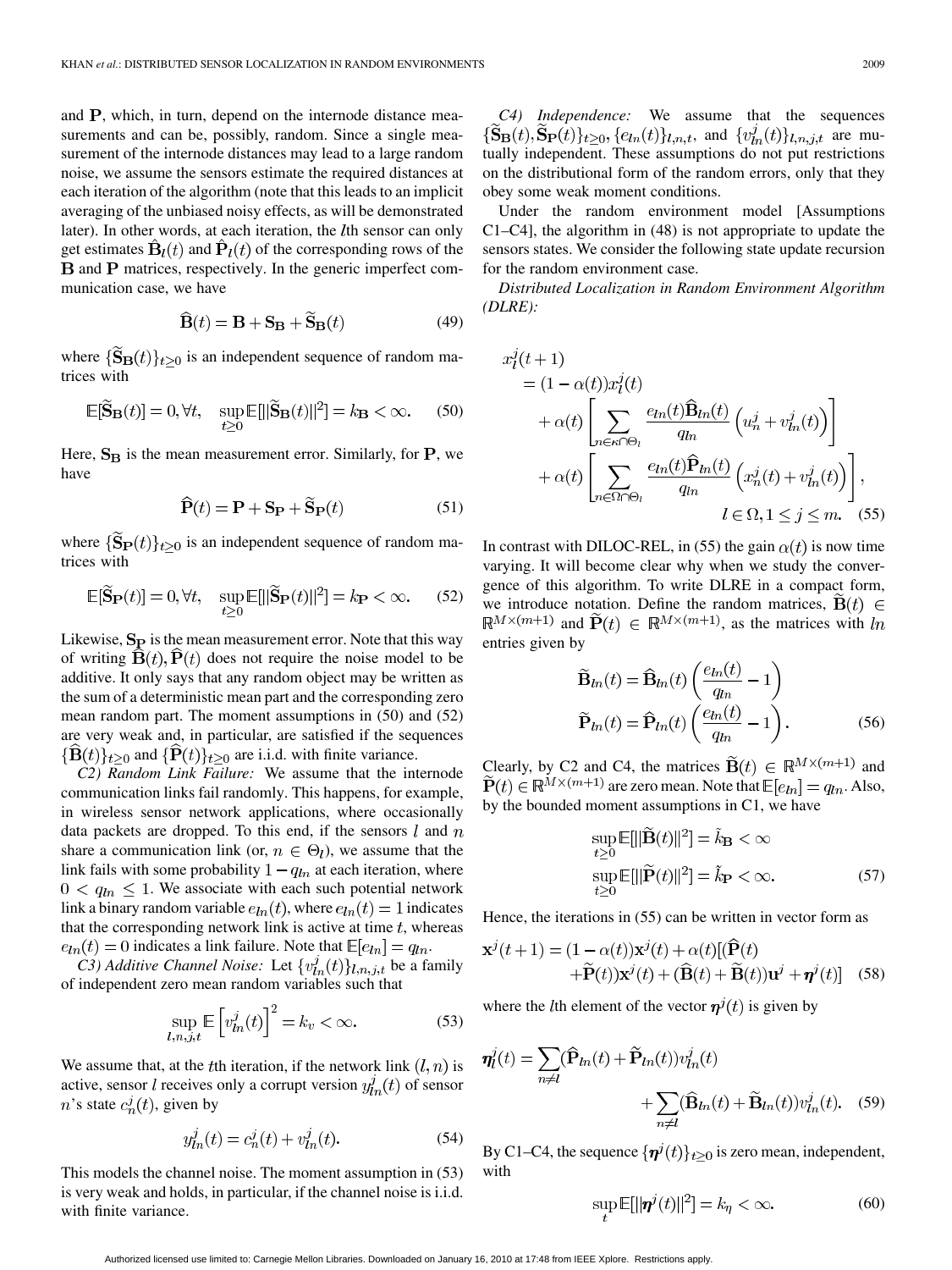From C1, the iteration sequence in (58) can be written as

$$
\mathbf{x}^{j}(t+1) = \mathbf{x}^{j}(t) - \alpha(t)[(\mathbf{I} - \mathbf{P} - \mathbf{S}_{\mathbf{P}})\mathbf{x}^{j}(t) - (\mathbf{B} + \mathbf{S}_{\mathbf{B}})\mathbf{u}^{j} - (\widetilde{\mathbf{S}}_{\mathbf{P}}(t) + \widetilde{\mathbf{P}}(t))\mathbf{x}^{j}(t) - (\widetilde{\mathbf{S}}_{\mathbf{B}}(t) + \widetilde{\mathbf{B}}(t))\mathbf{u}^{j} - \eta^{j}(t)].
$$
\n(61)

We now make two additional design assumptions.

*D1) Persistence Condition:* The weight sequence satisfies

$$
\alpha(t) > 0, \sum_{t \ge 0} \alpha(t) = \infty, \sum_{t \ge 0} \alpha^2(t) < \infty.
$$
 (62)

By this condition, common in adaptive control and signal processing, the weights decay to zero, but not too fast.

*D2) Low Error Bias:* We assume that

$$
\rho(\mathbf{P} + \mathbf{S}_{\mathbf{P}}) < 1. \tag{63}
$$

Clearly,  $\rho(\mathbf{P})$  < 1. Thus, if the nonzero bias  $\mathbf{S}_{\mathbf{P}}$  in the system matrix (resulting from incorrect distant computation) is small, (63) is justified. This condition ensures that the matrix  $(I \bf{P-S_P}$ ) is invertible. In the next sections, we prove that, under C1–C4, D1–D2, DLRE's state vector sequence  $\{x^{j}(t)\}_{t>0}$ , a.s. converges to a deterministic vector for each  $j$ , possibly different from the exact sensor locations, due to the random errors in the iterations. We characterize this error and show that it depends on the nonzero biases  $S_B$  and  $S_P$  in the system matrix computations and vanishes as  $||\mathbf{S}_{\mathbf{B}}|| \rightarrow 0$  and  $||\mathbf{S}_{\mathbf{P}}|| \rightarrow 0$ .

#### VI. DLRE: A.S. CONVERGENCE

We show the almost sure convergence of DLRE under the random environment presented in Section V.

*Theorem 3 (DLRE a.s. Convergence):* Let  $\{x^{j}(t)\}_{t\geq0}$ ,  $1 \leq$  $j \leq m$ , be the state sequence generated by the iterations, given by (61), under the assumptions C1–C4, D1–D2. Then

$$
\mathbf{P}\left[\lim_{t \to \infty} \mathbf{x}^{j}(t) = (\mathbf{I} - \mathbf{P} - \mathbf{S}_{\mathbf{P}})^{-1}(\mathbf{B} + \mathbf{S}_{\mathbf{B}})\mathbf{u}^{j}, \forall j\right] = 1. \tag{64}
$$

DLRE's convergence analysis is based on the sample path properties of controlled Markov processes, which has also been used recently to prove convergence properties of distributed iterative stochastic algorithms in sensor networks, e.g., [33] and [34]. The proof relies on the following result [35] stated as a theorem.

Theorem 4: Consider the following recursive procedure:  
\n
$$
\mathbf{x}(t+1) = \mathbf{x}(t) + \alpha(t)[\mathbf{R}(\mathbf{x}(t)) + \Gamma(t+1, \mathbf{x}(t), \omega)]
$$
 (65)

where  $x, R, \Gamma$  are vectors in  $\mathbb{R}^{M \times 1}$ . There is an underlying common probability space  $(\Xi, \mathcal{F}, P)$ ; let  $\omega$  be the canonical element of the probability space  $\Xi$ . Assume that the following conditions are satisfied.9

1) The vector function  $R(x)$  is Borel measurable and  $\Gamma(t, \mathbf{x}, \omega)$  is  $\mathcal{B}^M \otimes \mathcal{F}$  measurable for every t.

- 2) There exists a filtration  $\{\mathcal{F}_t\}_{t>0}$  of  $\mathcal{F}$ , such that the family of random vectors  $\Gamma(t, \mathbf{x}, \omega)$  is  $\mathcal{F}_t$  measurable, zero-mean and independent of  $\mathcal{F}_{t-1}$ .
- 3) There exists a function  $V(\mathbf{x}) \in \mathbb{C}^2$  with bounded second order partial derivatives satisfying:

$$
V(\mathbf{x}_0) = 0, V(\mathbf{x}) > 0, \mathbf{x} \neq \mathbf{x}_0 \tag{66}
$$

$$
\sup_{\|\mathbf{x}-\mathbf{x}_0\|>\epsilon} \langle \mathbf{R}(\mathbf{x}), V_{\mathbf{x}}(\mathbf{x}) \rangle < 0 \quad \forall \epsilon > 0. \tag{67}
$$

4) There exist constants  $k_1, k_2 > 0$ , such that

$$
|\mathbf{R}(\mathbf{x})|^2 + \mathbb{E}[\|\mathbf{\Gamma}(t, \mathbf{x}, \omega)\|^2] \le k_1(1 + V(\mathbf{x})) - k_2 \langle \mathbf{R}(\mathbf{x}), V_{\mathbf{x}}(\mathbf{x}) \rangle. \tag{68}
$$

5) The weight sequence  $\{\alpha(t)\}_{t>0}$  satisfies the persistence condition D1 given by (62).

Then the Markov process  $\{x(t)\}_{t\geq 0}$  converges a.s. to  $x_0$ .

*Proof:* The proof follows from [35, Theorem 4.4.4] and is omitted due to space constraints.

We now return to the proof of Theorem 3.

*Proof (Proof of Theorem 3):* We will show that, under the assumptions, the algorithm in (61) falls under the purview of Theorem 4. To this end, consider the filtration  $\{\mathcal{F}_t\}_{t>0}$ , where

$$
\mathcal{F}_t = \sigma(\mathbf{x}^j(0), \widetilde{\mathbf{S}}_{\mathbf{P}}(s), \widetilde{\mathbf{P}}(s), \widetilde{\mathbf{S}}_{\mathbf{B}}(s), \widetilde{\mathbf{B}}(s), \boldsymbol{\eta}^j(s) : 0 \le s < t). \tag{69}
$$

Define the vector  $\mathbf{d}^*$  as

$$
d^* = (I - P - S_P)^{-1} (B + S_B) u^j.
$$
 (70)

Equation (61) can be written as

$$
\mathbf{x}^{j}(t+1) = \mathbf{x}^{j}(t) - \alpha(t)[(\mathbf{I} - \mathbf{P} - \mathbf{S}_{\mathbf{P}})(\mathbf{x}^{j}(t) - \mathbf{d}^{*})- (\widetilde{\mathbf{S}}_{\mathbf{P}}(t) + \widetilde{\mathbf{P}}(t))\mathbf{x}^{j}(t)- (\widetilde{\mathbf{S}}_{\mathbf{B}}(t) + \widetilde{\mathbf{B}}(t))\mathbf{u}^{j} - \boldsymbol{\eta}^{j}(t)].
$$
(71)

In the notation of Theorem 4, (71) is given by

$$
\mathbf{x}^{j}(t+1) = \mathbf{x}^{j}(t) + \alpha(t) \left[ \mathbf{R}(\mathbf{x}^{j}(t)) + \mathbf{\Gamma}(t+1, \mathbf{x}^{j}(t), \omega) \right] (72)
$$

where

$$
\mathbf{R}(\mathbf{x}) = -(\mathbf{I} - \mathbf{P} - \mathbf{S}_{\mathbf{P}})(\mathbf{x}^{j}(t) - \mathbf{d}^{*})
$$
 (73)

and

$$
\Gamma(t+1, \mathbf{x}, \omega) = [(\widetilde{\mathbf{S}}_{\mathbf{P}}(t) + \widetilde{\mathbf{P}}(t))\mathbf{x}^{j}(t) + (\widetilde{\mathbf{S}}_{\mathbf{B}}(t) + \widetilde{\mathbf{B}}(t))\mathbf{u}^{j} + \boldsymbol{\eta}^{j}(t)].
$$
 (74)

This definition satisfies assumptions 1) and 2) of Theorem 4. We now show the existence of a stochastic potential function  $V(\cdot)$ satisfying the remaining assumptions of Theorem 4. Define

$$
V(\mathbf{x}) = ||\mathbf{x} - \mathbf{d}^*||^2. \tag{75}
$$

<sup>&</sup>lt;sup>9</sup>In the sequel,  $\mathcal{B}^M$  denotes the Borel sigma algebra in  $\mathbb{R}^{M \times 1}$ . The space of twice continuously differentiable functions is denoted by  $C_2$ , while  $V_{\mathbf{x}}(\mathbf{x})$ denotes the gradient  $\left(\partial V(\mathbf{x})\right)/(\partial \mathbf{x})$ .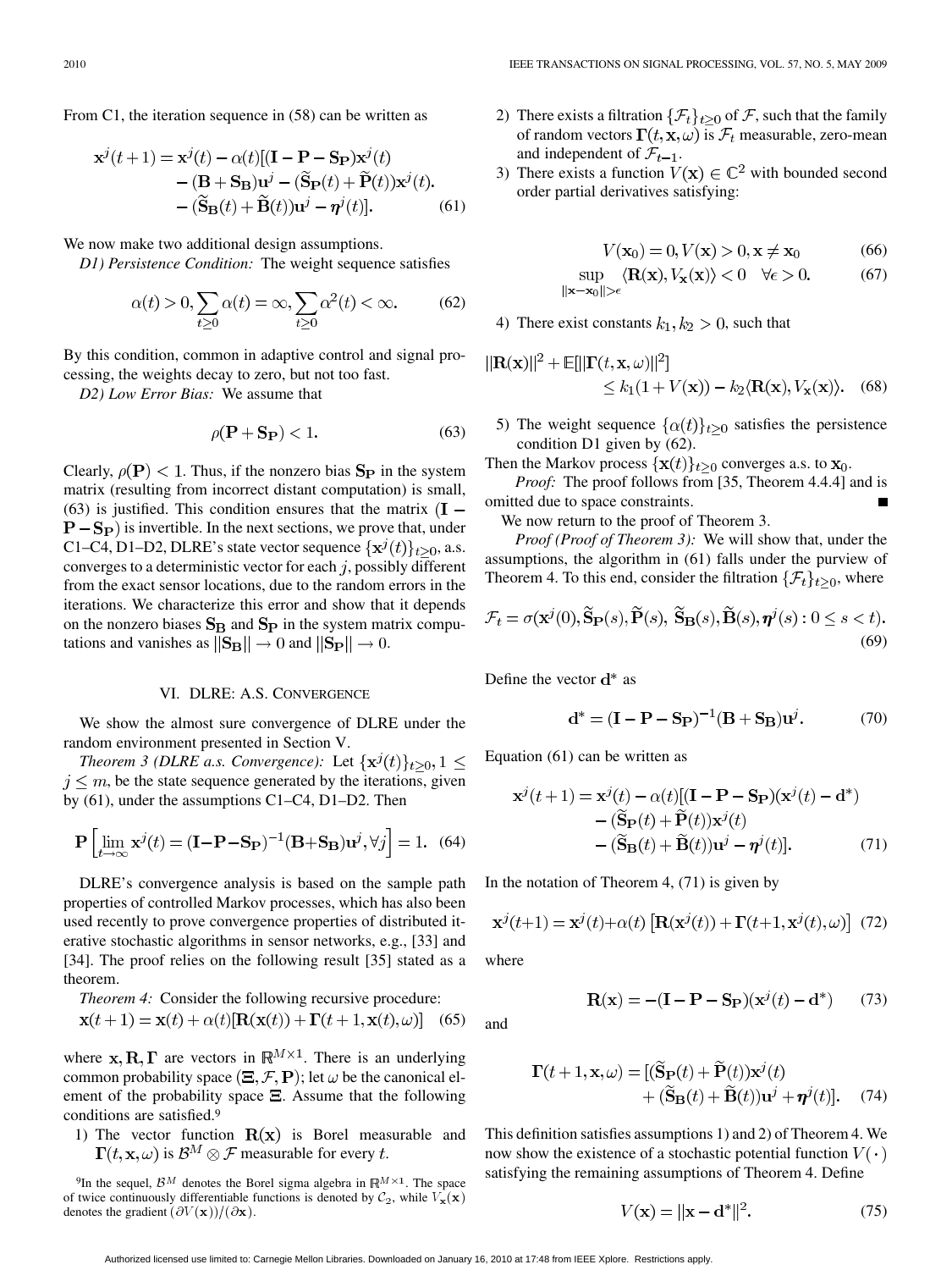Clearly,  $V(\mathbf{x}) \in \mathbb{C}_2$  with bounded second-order partial derivatives, with

$$
V(\mathbf{d}^*) = 0, V(\mathbf{x}) > 0, \mathbf{x} \neq \mathbf{d}^*.
$$
 (76)

Also, we note that, for  $\epsilon > 0$ ,

$$
\sup_{\|\mathbf{x} - \mathbf{d}_*\| > \epsilon} (\mathbf{R}(\mathbf{x}), V_{\mathbf{x}}(\mathbf{x}))
$$
\n
$$
= \sup_{\|\mathbf{x} - \mathbf{d}_*\| > \epsilon} -2(\mathbf{x} - \mathbf{d}^*)^T (\mathbf{I} - \mathbf{P} - \mathbf{S}_{\mathbf{P}}) (\mathbf{x} - \mathbf{d}^*)
$$
\n
$$
= \sup_{\|\mathbf{x} - \mathbf{d}_*\| > \epsilon} [2(\mathbf{x} - \mathbf{d}^*)^T (\mathbf{P} + \mathbf{S}_{\mathbf{P}}) (\mathbf{x} - \mathbf{d}^*)
$$
\n
$$
-2\|\mathbf{x} - \mathbf{d}^*\|^2]
$$
\n
$$
\leq \sup_{\|\mathbf{x} - \mathbf{d}_*\| > \epsilon} [2|(\mathbf{x} - \mathbf{d}^*)^T (\mathbf{P} + \mathbf{S}_{\mathbf{P}}) (\mathbf{x} - \mathbf{d}^*)]
$$
\n
$$
-2\|\mathbf{x} - \mathbf{d}^*\|^2]
$$
\n
$$
\leq \sup_{\|\mathbf{x} - \mathbf{d}_*\| > \epsilon} [2\|\mathbf{x} - \mathbf{d}^*\| \rho (\mathbf{P} + \mathbf{S}_{\mathbf{P}}) \|\mathbf{x} - \mathbf{d}^*\|
$$
\n
$$
-2\|\mathbf{x} - \mathbf{d}^*\|^2]
$$
\n
$$
= \sup_{\|\mathbf{x} - \mathbf{d}_*\| > \epsilon} -2(1 - \rho (\mathbf{P} + \mathbf{S}_{\mathbf{P}})) \|\mathbf{x} - \mathbf{d}^*\|^2
$$
\n
$$
\leq -2\epsilon^2 (1 - \rho (\mathbf{P} + \mathbf{S}_{\mathbf{P}}))
$$
\n
$$
< 0
$$
\n(77)

where the last step follows from D2. Thus, assumption 3 in Theorem 4 is satisfied.

To verify 4, note that

$$
\|\mathbf{R}(\mathbf{x})\|^2
$$
  
=  $(\mathbf{x} - \mathbf{d}^*)^T (\mathbf{I} - \mathbf{P} - \mathbf{S}_{\mathbf{P}})^T (\mathbf{I} - \mathbf{P} - \mathbf{S}_{\mathbf{P}}) (\mathbf{x} - \mathbf{d}^*)$   
\$\leq\$  $||(\mathbf{I} - \mathbf{P} - \mathbf{S}_{\mathbf{P}})^T (\mathbf{I} - \mathbf{P} - \mathbf{S}_{\mathbf{P}})|| ||\mathbf{x} - \mathbf{d}^*||^2$   
=  $k_1 ||\mathbf{x} - \mathbf{d}^*||^2$   
=  $k_1 V(\mathbf{x})$  (78)

where  $k_1 > 0$  is a constant. Finally, by assumptions C1–C4, we have

$$
\mathbb{E}||\mathbf{\Gamma}(t, \mathbf{x}, \omega)||^{2} \n= \mathbb{E}[(\widetilde{\mathbf{S}}\mathbf{p}(t-1) + \widetilde{\mathbf{P}}(t-1))\mathbf{x} + (\widetilde{\mathbf{S}}\mathbf{B}(t-1) \n+ \widetilde{\mathbf{B}}(t-1))\mathbf{u}^{j} + \eta^{j}(t-1)]^{T} \n\times [(\widetilde{\mathbf{S}}\mathbf{p}(t-1) + \widetilde{\mathbf{P}}(t-1))\mathbf{x} + (\widetilde{\mathbf{S}}\mathbf{B}(t-1) \n+ \widetilde{\mathbf{B}}(t-1))\mathbf{u}^{j} + \eta^{j}(t-1)] \n= \mathbf{x}^{T}\mathbb{E}[\widetilde{\mathbf{S}}\mathbf{F}(t-1)\widetilde{\mathbf{S}}\mathbf{p}(t-1) + \widetilde{\mathbf{P}}^{T}(t-1)\widetilde{\mathbf{P}}(t-1)]\mathbf{x} \n+ \mathbf{u}^{jT}\mathbb{E}[\widetilde{\mathbf{S}}\mathbf{B}(t-1)\widetilde{\mathbf{S}}\mathbf{B}(t-1) \n+ \widetilde{\mathbf{B}}^{T}(t-1)\widetilde{\mathbf{B}}(t-1)]\mathbf{u}^{j} + \mathbb{E}[\|\eta^{j}(t-1)\|^{2}] \n+ 2\mathbf{x}^{T}\mathbb{E}[\widetilde{\mathbf{S}}\mathbf{F}(t-1)\widetilde{\mathbf{S}}\mathbf{B}(t-1)]\mathbf{u}^{j} \n\leq \mathbb{E}[\|\widetilde{\mathbf{S}}\mathbf{p}(t-1)\|^{2} + \|\widetilde{\mathbf{P}}(t-1)\|^{2}]\|\mathbf{x}\|^{2} \n+ \mathbb{E}[\|\widetilde{\mathbf{S}}\mathbf{B}(t-1)\|^{2} + \|\widetilde{\mathbf{B}}(t-1)\|^{2}]\|\mathbf{u}^{j}\|^{2} \n+ \mathbb{E}[\|\widetilde{\mathbf{S}}\mathbf{B}(t-1)\|^{2}] + 2\mathbb{E}[\|\widetilde{\mathbf{S}}\mathbf{p}(t-1)\|^{2}]^{1/2} \n\times \math
$$

The cross terms dropped in the second step of (79) have zero mean by the independence assumption C4. For example, consider the term  $\mathbb{E}[\mathbf{S}_{\mathbf{P}}^T(t-1)\mathbf{P}(t-1)]$ . It follows from (51) and (56) that the *ln*th entry of the matrix  $S_P^T(t-1)P(t-1)$  is given by

$$
\tilde{\mathbf{S}}_{\mathbf{P}}^{T}(t-1)\tilde{\mathbf{P}}(t-1)\Big]_{ln}
$$
\n
$$
= \sum_{r} \left[\tilde{\mathbf{S}}_{\mathbf{P}}^{T}(t-1)\right]_{ln} [\tilde{\mathbf{P}}(t-1)]_{rn}
$$
\n
$$
= \sum_{r} [\tilde{\mathbf{S}}_{\mathbf{P}}(t-1)]_{rl} [\hat{\mathbf{P}}(t-1)]_{rn} \left(\frac{e_{rn}(t)}{q_{rn}} - 1\right)
$$
\n
$$
= \sum_{r} [\tilde{\mathbf{S}}_{\mathbf{P}}(t-1)]_{rl} [\mathbf{P}]_{rn} \left(\frac{e_{rn}(t)}{q_{rn}} - 1\right)
$$
\n
$$
+ \sum_{r} [\tilde{\mathbf{S}}_{\mathbf{P}}(t-1)]_{rl} [\mathbf{S}_{\mathbf{P}}]_{rn} \left(\frac{e_{rn}(t)}{q_{rn}} - 1\right)
$$
\n
$$
+ \sum_{r} [\tilde{\mathbf{S}}_{\mathbf{P}}(t-1)]_{rl} [\tilde{\mathbf{S}}_{\mathbf{P}}(t-1)]_{rn} \left(\frac{e_{rn}(t)}{q_{rn}} - 1\right).
$$
\n(80)

From the independence and zero-mean assumptions, we have the following,  $\forall r$ :

$$
\begin{split} & \mathbb{E}\left[ [\widetilde{\mathbf{S}}_{\mathbf{P}}(t-1)]_{rl} [\mathbf{P}]_{rn} \left( \frac{e_{rn}(t)}{q_{rn}} - 1 \right) \right] \\ & = [\mathbf{P}]_{rn} \mathbb{E}[[\widetilde{\mathbf{S}}_{\mathbf{P}}(t-1)]_{rl}] \mathbb{E}\left[ \left( \frac{e_{rn}(t)}{q_{rn}} - 1 \right) \right] \\ & = 0 \\ & \mathbb{E}\left[ [\widetilde{\mathbf{S}}_{\mathbf{P}}(t-1)]_{rl} [\mathbf{S}_{\mathbf{P}}]_{rn} \left( \frac{e_{rn}(t)}{q_{rn}} - 1 \right) \right] \\ & = [\mathbf{S}_{\mathbf{P}}]_{rn} \mathbb{E}[[\widetilde{\mathbf{S}}_{\mathbf{P}}(t-1)]_{rl}] \mathbb{E}\left[ \left( \frac{e_{rn}(t)}{q_{rn}} - 1 \right) \right] \\ & = 0 \\ & \mathbb{E}\left[ [\widetilde{\mathbf{S}}_{\mathbf{P}}(t-1)]_{rl} [\widetilde{\mathbf{S}}_{\mathbf{P}}(t-1)]_{rn} \left( \frac{e_{rn}(t)}{q_{rn}} - 1 \right) \right] \\ & = \mathbb{E}\left[ [\widetilde{\mathbf{S}}_{\mathbf{P}}(t-1)]_{rl} [\widetilde{\mathbf{S}}_{\mathbf{P}}(t-1)]_{rn} \right] \mathbb{E}\left[ \left( \frac{e_{rn}(t)}{q_{rn}} - 1 \right) \right] \\ & = 0 \end{split}
$$

where we have repeatedly used the fact that

$$
\mathbb{E}\left[\left(\frac{e_{rn}(t)}{q_{rn}}-1\right)\right]=0.\tag{81}
$$

From  $(80)$ – $(81)$  it is then clear that

$$
\mathbb{E}\left[\widetilde{\mathbf{S}}_{\mathbf{P}}^T(t-1)\widetilde{\mathbf{P}}(t-1)\right] = 0.
$$
\n(82)

In a similar way, it can be shown that the other dropped crossed terms in (79) are zero mean.

We note that there exist constants,  $k_3, k_4, k_5, k_6 > 0$ , such that

$$
||\mathbf{x}||^2 \le k_3 ||\mathbf{x} - \mathbf{d}^*||^2 + k_4
$$
  
 
$$
||\mathbf{x}|| \le k_5 ||\mathbf{x} - \mathbf{d}^*||^2 + k_6.
$$
 (83)

Authorized licensed use limited to: Carnegie Mellon Libraries. Downloaded on January 16, 2010 at 17:48 from IEEE Xplore. Restrictions apply.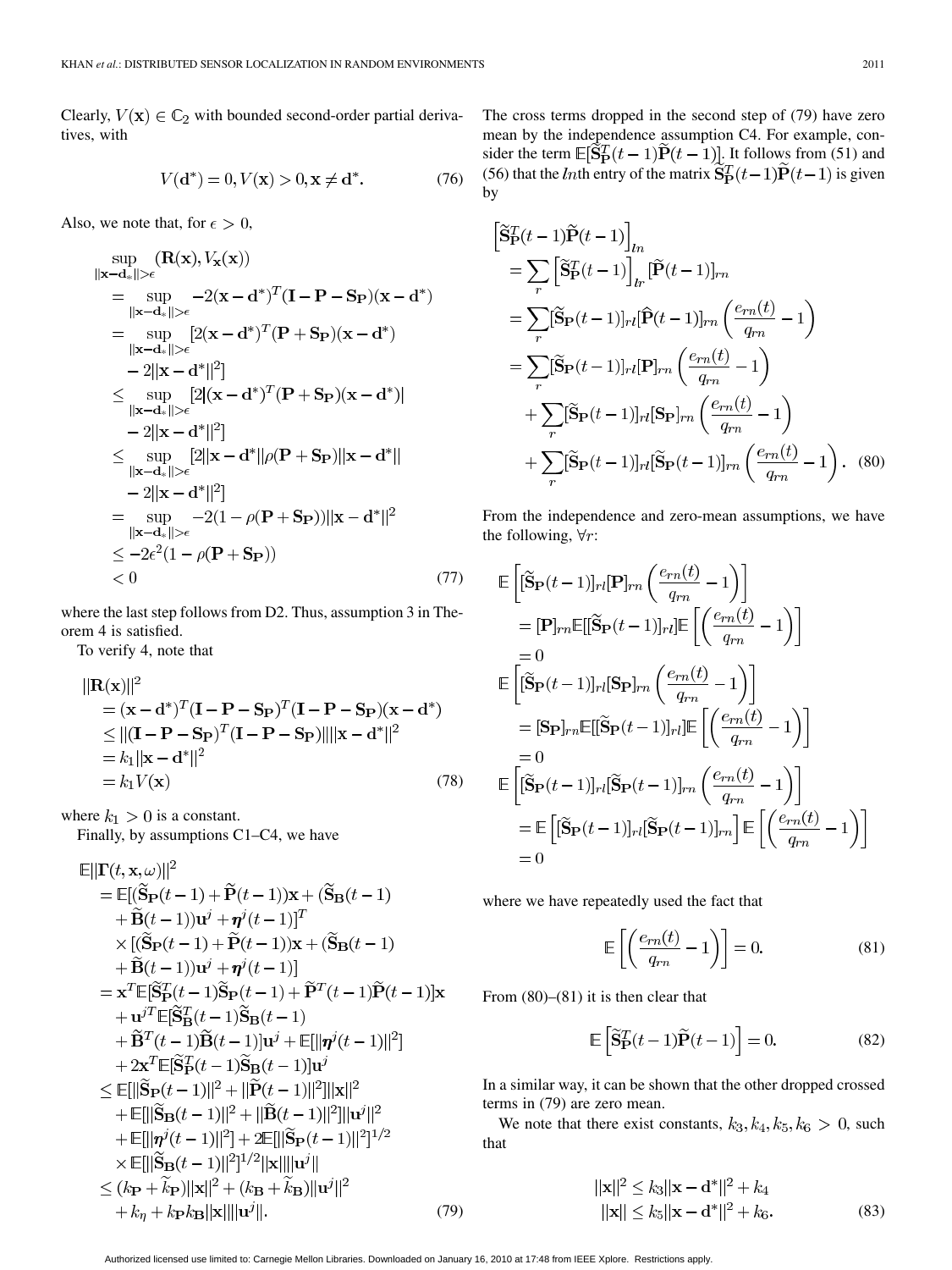Hence, from (79) and (83), we have

$$
\mathbb{E}||\mathbf{\Gamma}(t, \mathbf{x}, \omega)||^2 \le k_7 ||\mathbf{x} - \mathbf{d}^*||^2 + k_8,
$$
  
\n
$$
\le k_9 (1 + V(\mathbf{x})) \tag{84}
$$

where  $k_7, k_8 > 0$  and  $k_9 = \max(k_7, k_8)$ . Combining (78) and (84), we note that assumption 4 in Theorem 4 is satisfied as

$$
(\mathbf{R}(\mathbf{x}), V_{\mathbf{x}}(\mathbf{x})) \le 0 \quad \forall \mathbf{x}.\tag{85}
$$

Hence, all the conditions of Theorem 4 are satisfied, and we conclude that

$$
\mathbf{P}[\lim_{t \to \infty} \mathbf{x}^j(t) = (\mathbf{I} - \mathbf{P} - \mathbf{S}_{\mathbf{P}})^{-1}(\mathbf{B} + \mathbf{S}_{\mathbf{B}})\mathbf{u}^j] = 1. \quad (86)
$$

Since (86) holds for all  $j$ , and  $j$  takes only a finite number of values  $(1 \leq j \leq m)$ , we have

$$
\mathbf{P}[\lim_{t \to \infty} \mathbf{x}^j(t) = (\mathbf{I} - \mathbf{P} - \mathbf{S}_{\mathbf{P}})^{-1}(\mathbf{B} + \mathbf{S}_{\mathbf{B}})\mathbf{u}^j, \quad \forall j] = 1. \tag{87}
$$

We now interpret Theorem 3. Referring to the partitioning of the  $C(t)$  matrix in (47), we have

$$
\mathbf{C}(t) = \begin{bmatrix} \mathbf{U} \\ \mathbf{X}(t) \end{bmatrix} \tag{88}
$$

where each row of  $X(t)$  corresponds to an estimated sensor location at time  $t$ . Theorem 3 then states that, starting with any initial guess,  $X(0) \in \mathbb{R}^{M \times m}$ , of the unknown sensor locations, the state sequence  $\{X(t)\}_{t>0}$  generated by the DLRE algorithm converges a.s., i.e.,

$$
\mathbf{P}[\lim_{t \to \infty} \mathbf{X}(t) = (\mathbf{I} - \mathbf{P} - \mathbf{S}_{\mathbf{P}})^{-1}(\mathbf{B} + \mathbf{S}_{\mathbf{B}})\mathbf{U}] = 1. \quad (89)
$$

However, it follows from Lemma 4, that the exact locations of the unknown sensors are given by

$$
\mathbf{X}^* = (\mathbf{I} - \mathbf{P})^{-1} \mathbf{B} \mathbf{U}.
$$
 (90)

Thus, the steady-state estimate given by the DLRE algorithm is not exact, and, to characterize its performance, we introduce the following notion of localization error  $e_l$  as

$$
e_l = ||(\mathbf{I} - \mathbf{P} - \mathbf{S}_{\mathbf{P}})^{-1}(\mathbf{B} + \mathbf{S}_{\mathbf{B}})\mathbf{U} - (\mathbf{I} - \mathbf{P})^{-1}\mathbf{B}\mathbf{U}||.
$$
 (91)

We note that  $e_l$  is only a function of  $S_P, S_B$ , the nonzero biases in the system matrix computations, resulting from noisy internode distance measurements (see Section V). We note that the DLRE algorithm is robust to random link failures and additive channel noise in internode communication. In fact, it is also robust to the zero-mean random errors in the system matrix computations, and only affected by the fixed nonzero biases.



Fig. 3. Deterministic environment: (a) Estimated coordinates of sensor 6 in Section II-C as a function of DILOC iterations. (b) Trajectories of the sensors' estimates obtained by DILOC.

Note that  $e_l = 0$  for  $S_P = S_B = 0$ . Clearly, if we assume sufficient accuracy in the internode distance computation process, so that the biases  $S_P, S_B$  are small, the steady-state error  $e_l$ will also be negligible, even in a random sensing environment. These are illustrated by numerical studies provided in the next section.

#### VII. NUMERICAL STUDIES

We carry out two studies of the localization algorithm in  $m =$ 2-dimensional Euclidean space. First, we study DILOC (the deterministic case), and second, we present DLRE in random environments.

**DILOC**: We consider the example presented in Section II-C, which has  $m + 1 = 3$  anchors and  $M = 4$  sensors with no noise in the system. DILOC, as given in (14), is implemented, where Fig. 3(a) shows the estimated coordinates of sensor 6, and Fig. 3(b) shows the trajectories of the estimated coordinates for all the sensors with random initial conditions. Both figures show fast convergence to the exact sensor locations, which should be the case because of the geometric convergence rate.

We further consider a network of  $N = 500$  nodes shown in Fig. 4(a) after triangulation. The communication radius is increased until each sensor triangulates. DILOC is implemented with zero initial conditions and Fig. 4(b) shows the estimated coordinates of two arbitrary sensors; this illustrates that geometric convergence of DILOC estimates to the exact sensor locations. Fig. 4(c) shows a typical histogram of the internode distances (normalized by the mean of all anchor-anchor distances) over which the DILOC communications are implemented. It can be verified that the ninety-fifth percentile of the internode distances are within 10% of the mean anchor-anchor distance.

**DLRE**: We now consider the DLRE. To simulate the random scenario, we assume that the communication links are active 90% of the time, i.e., the probability,  $q_{ln} = 0.9 \quad \forall l, n, s.t. l \in$  $\Omega n \in \Theta_l$ , as discussed in C2, and there is an additive communication noise that is Gaussian i.i.d. with zero-mean and variance 1 for each link. We further assume that the perturbation matrices,  $\mathbf{\hat{S}_P}(t)$ ,  $\mathbf{\hat{S}_R}(t)$  are zero-mean Gaussian i.i.d. with variance 0.1 and  $\mathbf{S_P} = 0$ ,  $\mathbf{S_B} = 0$ ; see (49) and (51). Recall that the elements of **B** and **P** lie in the unit interval  $[0, 1]$  so the variance chosen for the simulation is a small signal perturbation of these elements.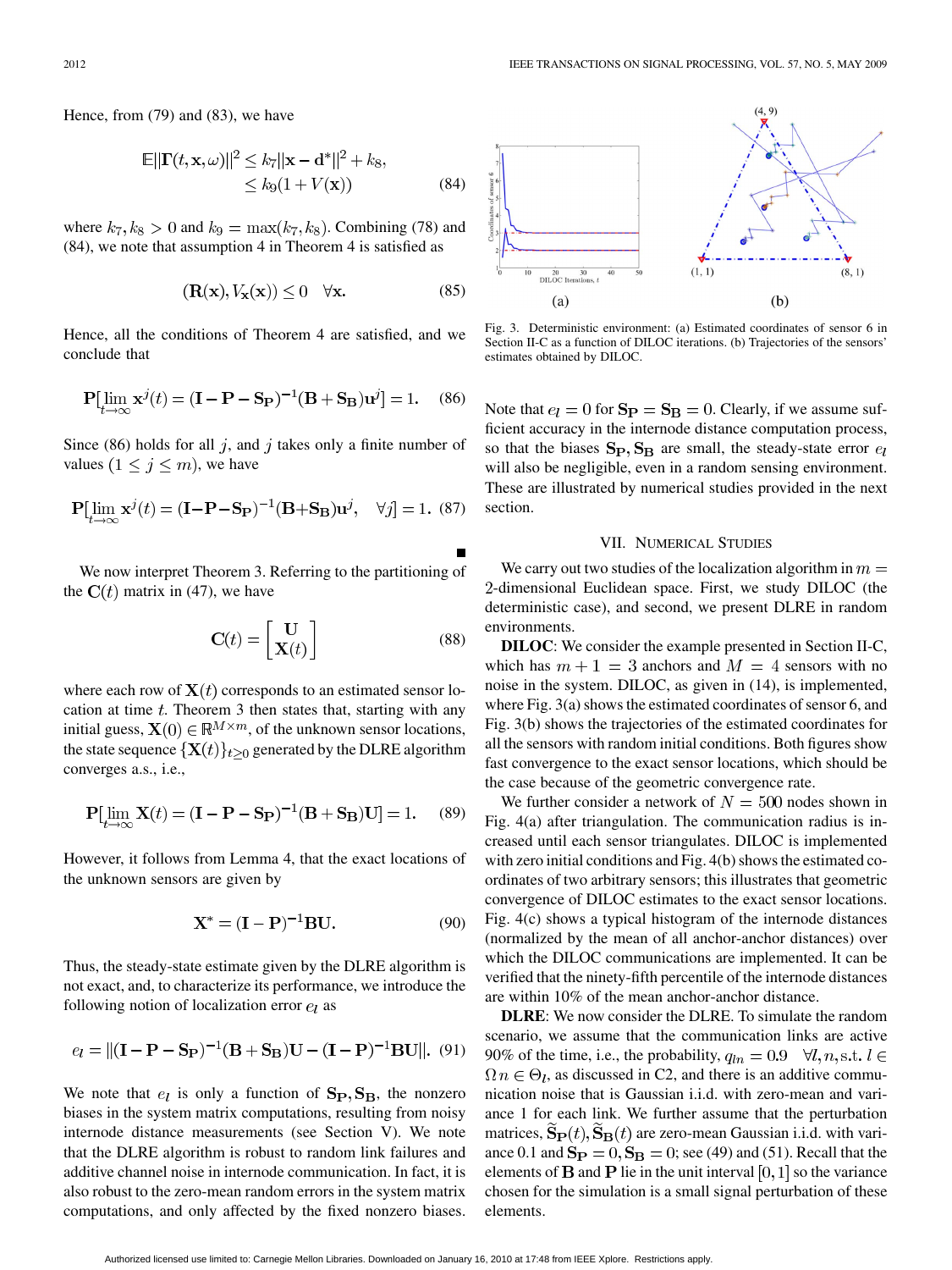

Fig. 4. Deterministic environment: (a) An  $N = 500$  node network and the respective triangulation sets. (b) Estimated coordinates of two arbitrarily chosen sensors as a function of DILOC iterations. (c) Histogram of normalized internode distances over which the DILOC communications are implemented.

DLRE is implemented for the above setup with zero initial conditions on a network of  $N = 50$  nodes shown in Fig. 5(a). We

Fig. 5. Random environments (noisy distances, communication noise, link failures): (a)  $N = 50$  node network and the respective triangulation sets. (b) DLRE estimates for two arbitrarily chosen sensors. (c) Log of the normalized  $MSE_t$ .

use a decreasing weight sequence  $\alpha(t) = 1/t^{0.55}$ , and the estimated coordinates for two arbitrarily chosen sensors are shown in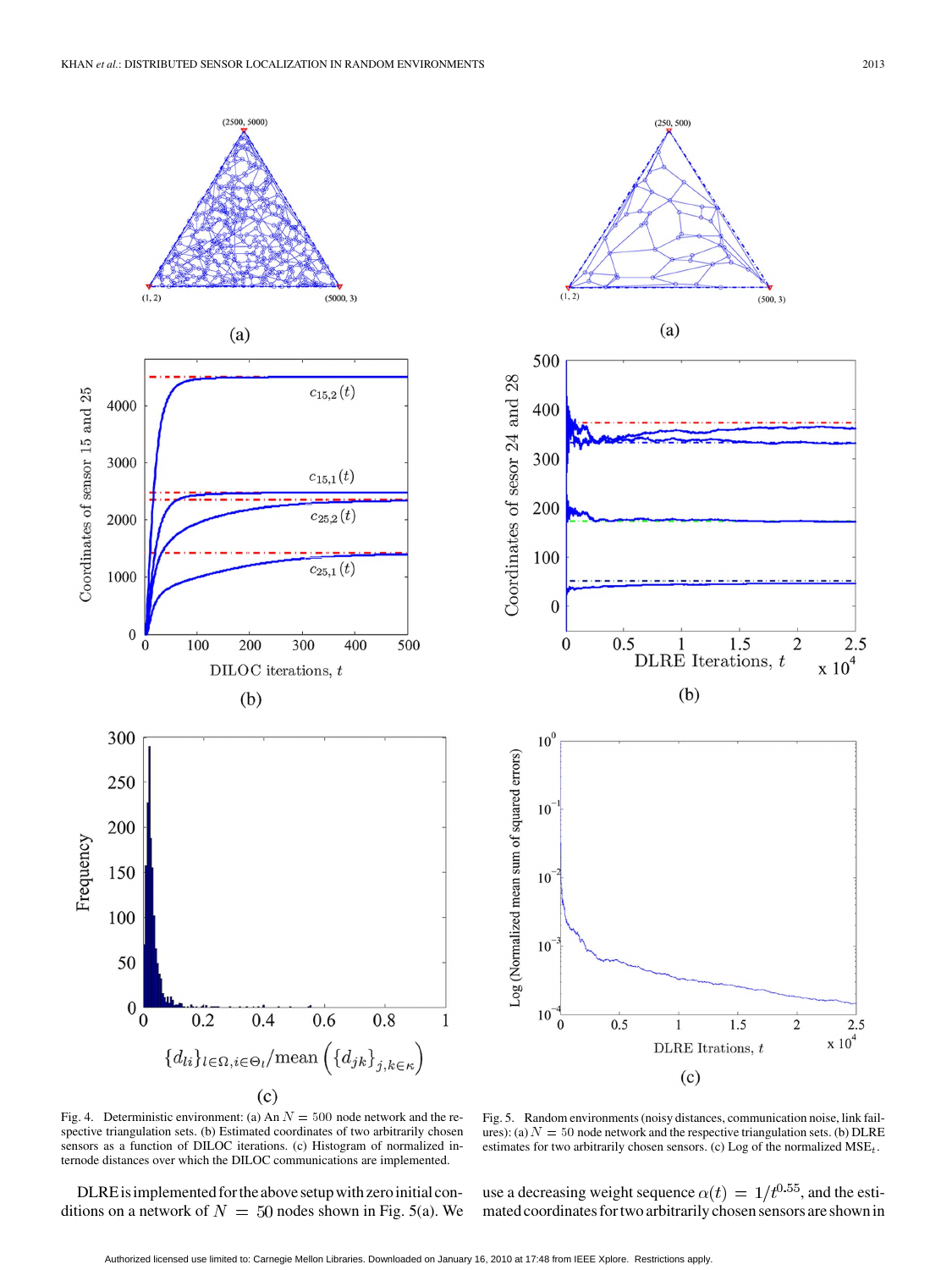Fig. 5(b). The estimates converge to the exact sensor locations. To study the error decay, we consider the following quantity:

$$
MSE_t = \frac{1}{M} \sum_{l=1}^{M} \sum_{i=1}^{m} (\mathbf{c}_{l,i}(t) - \mathbf{c}_{l,i}^*)^2
$$
(92)

and plot  $\log[\text{MSE}_{t}/\text{max}_{t}(\text{MSE}_{t})]$  in Fig. 5(c). We use the logscale in Fig. 5(c) so the error plot is visible. Otherwise, due to the fast convergence speed, the plot looks almost like a vertical line. The fast convergence rate of the DLRE estimates can be verified since the estimates become very close to the exact locations in a very few iterations.

# VIII. CONCLUSION

The paper presents an algorithm for distributed iterative sensor localization in m-dimensional Euclidean space  $\mathbb{R}^m$  ( $m \geq 1$ ) that finds the location coordinates of the sensors in a sensor network with only local communication. The algorithm uses the minimal number  $m + 1$  of anchors (network nodes with known location) to localize an arbitrary number  $M$  of sensors that lie in the convex hull of these  $m+1$  anchors. In the deterministic case, i.e., when there is no noise in the system, we show that our distributed algorithms, DILOC and DILOC-REL, lead to convergence to the exact sensor locations. For the random environment scenario, where internode communication links may fail randomly, transmitted data is distorted by noise, and internode distance information is imprecise, we show that our modified algorithm DLRE leads to almost sure convergence of the iterative location estimates. In this case, we explicitly characterize the resulting error between the exact sensor locations and the converged estimates. Numerical simulations illustrate the behavior of the algorithms under different field conditions.

As long as the weight sequence  $\alpha(t)$  satisfies the persistence conditions D1, the DLRE converges a.s. However, the secondorder characteristics of convergence like rate, smoothness of the trajectory, etc., depend on the particular choice of  $\alpha(t)$ , which is studied in the context of distributed stochastic consensus averaging in [33]. In the future, we would like to pursue this analysis in the context of DLRE. Natural extensions to the results in this paper, i.e., with more than  $m+1$  anchors, dynamic network topology and more than  $m+1$  neighbors in the triangulation set  $\Theta_l$  are studied in [36].

# APPENDIX I CONVEX HULL INCLUSION TEST

We now give an algorithm that tests if a given sensor,  $l \in \mathbb{R}^m$ , lies in the convex hull of  $m+1$  nodes in a set,  $\kappa$ , using only the mutual distance information among these  $m+2$  nodes  $(\kappa \cup \{l\})$ . Let  $\kappa$  denote the set of  $m+1$  nodes, and let  $\mathcal{C}(\kappa)$  denote the convex hull formed by the nodes in  $\kappa$ . Clearly, if  $l \in \mathcal{C}(\kappa)$ , then the convex hull formed by the nodes in  $\kappa$  is the same as the convex hull formed by the nodes in  $\kappa \cup \{l\}$ , i.e.,

$$
\mathcal{C}(\kappa) = \mathcal{C}(\kappa \cup \{l\}), \quad \text{if } l \in \mathcal{C}(\kappa). \tag{93}
$$

With the above equation, we can see that, if  $l \in \mathcal{C}(\kappa)$ , then the generalized volumes of the two convex sets  $\mathcal{C}(\kappa)$  and  $\mathcal{C}(\kappa \cup \{l\})$ should be equal. Let  $A_{\kappa}$  denote the generalized volume of  $\mathcal{C}(\kappa)$ ,



Fig. 6. Convex Hull Inclusion Test ( $m = 3$ ): The sensor l is shown by a "o", whereas the anchors in  $\kappa$  are shown by " $\nabla$ ". (a)  $l \in \mathcal{C}(\kappa) \Rightarrow A_{\kappa} = A$ and (b)  $l \notin \mathcal{C}(\kappa) \Rightarrow A_{\kappa} < A_{\kappa \cup \{l\}}.$ 

and let  $A_{\kappa \cup \{l\}}$  denote the generalized volume of  $\mathcal{C}(\kappa \cup \{l\})$ , we have

$$
A_{\kappa} = A_{\kappa \cup \{l\}} = \sum_{k \in \kappa} A_{\kappa \cup \{l\} \setminus \{k\}}, \quad \text{if } l \in \mathcal{C}(\kappa). \tag{94}
$$

Hence, the test becomes

$$
l \in \mathcal{C}(\kappa), \quad \text{if } \sum_{k \in \kappa} A_{\kappa \cup \{l\} \setminus \{k\}} = A_{\kappa} \tag{95}
$$

$$
l \notin \mathcal{C}(\kappa), \quad \text{if } \sum_{k \in \kappa} A_{\kappa \cup \{l\} \setminus \{k\}} > A_{\kappa}.
$$

This is also shown in Fig. 6. The above inclusion test is based entirely on the generalized volumes, which can be calculated using only the distance information in the Cayley–Menger determinants.

# APPENDIX II CAYLEY–MENGER DETERMINANT

The Cayley–Menger determinant [37] is the determinant of an  $m + 2 \times m + 2$  (symmetric) matrix that relates to the generalized volume  $A_{\Theta_l}$  of the convex hull  $\mathcal{C}(\Theta_l)$  of the  $m+1$  points in  $\mathbb{R}^m$  through an integer sequence  $s_{m+1}$ . Let  $\mathbf{1}_{m+1}$  denote a column vector of  $m + 1$  1 s, the Cayley–Menger determinant is given by

$$
A_{\Theta_l}^2 = \frac{1}{s_{m+1}} \begin{vmatrix} 0 & \mathbf{1}_{m+1}^T \\ \mathbf{1}_{m+1} & \mathbf{Y} \end{vmatrix}
$$
 (97)

where  $Y = \{d_{ij}^2\}, l, j \in \Theta_l$  is the matrix of squared distances  $d_{lj}$  among the  $m+1$  points in  $\Theta_l$  and

$$
s_m = \frac{2^m (m!)^2}{(-1)^{m+1}}, \quad m = \{0, 1, 2, \ldots\}.
$$
 (98)

# APPENDIX III IMPORTANT RESULTS

*Lemma 5:* If the matrix  $P$  corresponds to the transition probability matrix associated to the transient states of an absorbing Markov chain, then

$$
\lim_{t \to \infty} \mathbf{P}^{t+1} = \mathbf{0}.\tag{99}
$$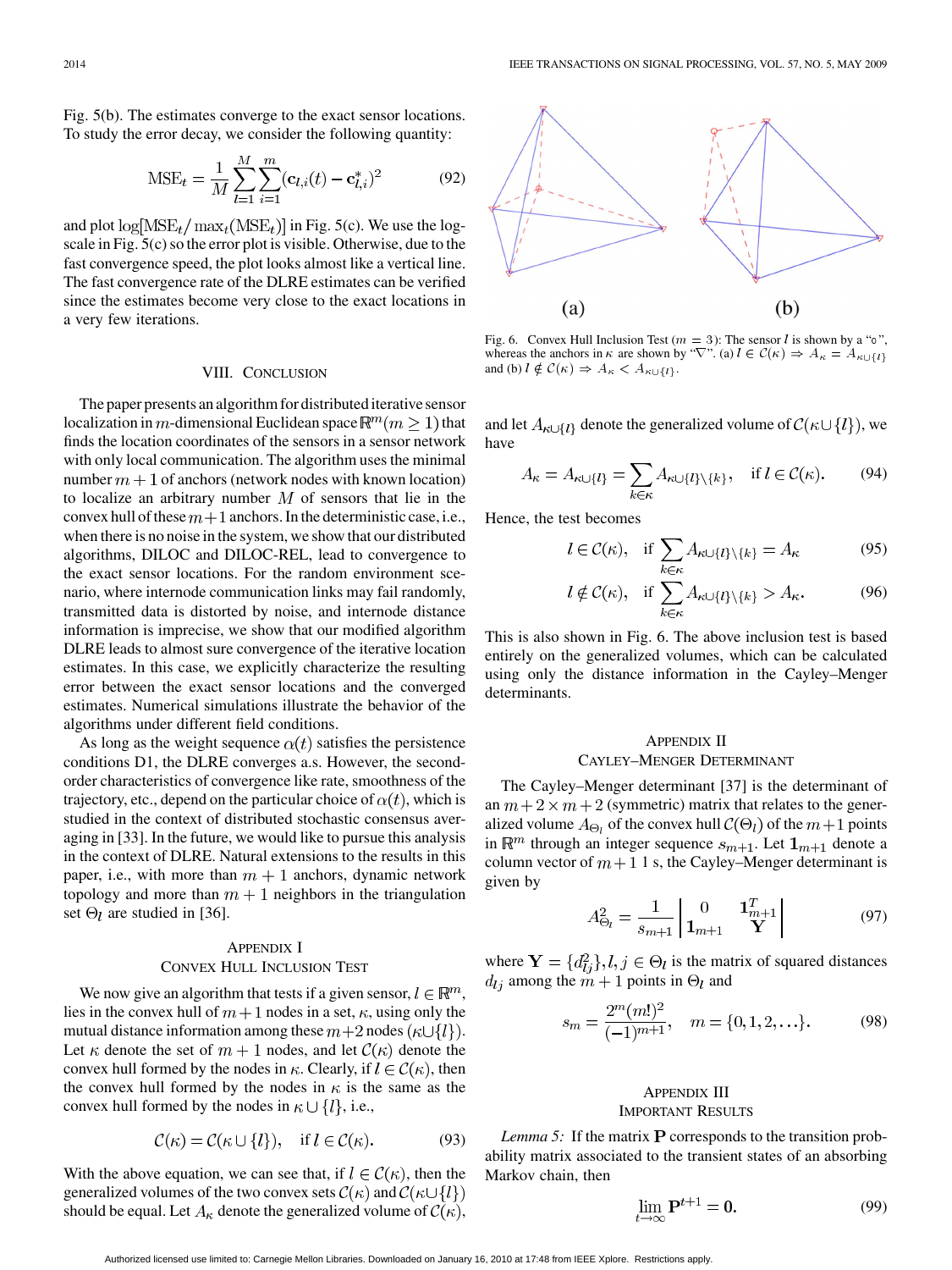*Proof:* For such a matrix **P**, we have

$$
\rho(\mathbf{P}) < 1\tag{100}
$$

from Lemma 8.3.20 and Theorem 8.3.21 in [38], where  $\rho(\cdot)$ denotes the spectral radius of a matrix and (99) follows from (100).

*Lemma 6:* If the matrix  $P$  corresponds to the transition probability matrix associated to the transient states of an absorbing Markov chain, then

$$
\lim_{t \to \infty} \sum_{k=0}^{t+1} \mathbf{P}^k = (\mathbf{I} - \mathbf{P})^{-1}.
$$
 (101)

*Proof:* The proof follows from Lemma 5 and Lemma 6.2.1 in [38].

#### **REFERENCES**

- [1] U. A. Khan and J. M. F. Moura, "Distributing the Kalman filter for large-scale systems," *IEEE Trans. Signal Process.*, vol. 56, no. 10, pp. 4919–4935, Oct. 2008.
- [2] G. Springer*, Introduction to Riemann Surfaces*. Reading, MA: Addison-Wesley, 1957.
- [3] J. G. Hocking and G. S. Young*, Topology*. Reading, MA: Addison-Wesley, 1961.
- [4] R. L. Moses, D. Krishnamurthy, and R. Patterson, "A self-localization method for wireless sensor networks," *EURASIP J. Appl. Signal Process.*, no. 4, pp. 348–358, Mar. 2003.
- [5] N. Patwari, A. O. Hero, III, M. Perkins, N. Correal, and R. J. O'Dea, "Relative location estimation in wireless sensor networks," *IEEE Trans. Signal Process.*, vol. 51, no. 8, pp. 2137–2148, Aug. 2003.
- [6] Y. Shang, W. Ruml, Y. Zhang, and M. Fromherz, "Localization from mere connectivity," in *Proc. 4th ACM Int. Symp. Mobile Ad Hoc Networking Computing*, Annapolis, MD, Jun. 2003, pp. 201–212.
- [7] Y. Shang and W. Ruml, "Improved MDS-based localization," in *Proc. IEEE INFOCOM*, Hong Kong, Mar. 2004, pp. 2640–2651.
- [8] F. Thomas and L. Ros, "Revisiting trilateration for robot localization," *IEEE Trans. Robot.*, vol. 21, no. 1, pp. 93–101, Feb. 2005.
- [9] M. Cao, B. D. O. Anderson, and A. S. Morse, "Localization with imprecise distance information in sensor networks," in *Proc. 44th IEEE Conf. Decision Control and European Control Conf. 2005 (CDC-ECC)*, Sevilla, Spain, Dec. 2005, pp. 2829–2834.
- [10] S. T. Roweis and L. K. Saul, "Nonlinear dimensionality reduction by local linear embedding," *Science*, vol. 290, pp. 2323–2326, Dec. 2000.
- [11] N. Patwari and A. O. Hero, III, "Manifold learning algorithms for localization in wireless sensor networks," in *Proc. 29th IEEE Int. Conf. Acoustics, Speech, Signal Processing*, Montreal, QC, Canada, Mar. 2004, vol. 3, pp. 857–860.
- [12] D. Niculescu and B. Nath, "Ad-hoc positioning system (aps)," in *Proc. IEEE GLOBECOM*, San Antonio, TX, Apr. 2001, pp. 2926–2931.
- [13] A. Savvides, C. C. Han, and M. B. Srivastava, "Dynamic fine-grained localization in ad hoc networks of sensors," in *Proc. IEEE MOBICOM*, Rome, Italy, Jul. 2001, pp. 166–179.
- [14] A. Savvides, H. Park, and M. B. Srivastava, "The bits and flops of the N-hop multilateration primitive for node localization problems," in *Proc. Int. Workshop Sensor Networks Applications*, Atlanta, GA, Sep. 2002, pp. 112–121.
- [15] R. Nagpal, H. Shrobe, and J. Bachrach, "Organizing a global coordinate system from local information on an ad hoc sensor network," in *Proc. 2nd Int. Workshop Information Processing Sensor Networks*, Palo Alto, CA, Apr. 2003, pp. 333–348.
- [16] J. J. Caffery*, Wireless Location in CDMA Cellular Radio Systems*. Norwell, MA: Kluwer Academic, 1999.
- [17] J. A. Costa, N. Patwari, and A. O. Hero, III, "Distributed weighted-multidimensional scaling for node localization in sensor networks," *ACM Trans. Sens. Netw.*, vol. 2, no. 1, pp. 39–64, 2006.
- [18] J. Albowicz, A. Chen, and L. Zhang, "Recursive position estimation in sensor networks," in *Proc. IEEE Int. Conf. Network Protocols*, Riverside, CA, Nov. 2001, pp. 35–41.
- [19] C. Savarese, J. M. Rabaey, and J. Beutel, "Locationing in distributed ad hoc wireless sensor networks," in *Proc. 26th IEEE Int. Conf. Acoustics, Speech, Signal Processing*, Salt Lake City, UT, May 2001, pp. 2037–2040.
- [20] S. Čapkun, M. Hamdi, and J. P. Hubaux, "GPS-free positioning in mobile ad hoc networks," in *Proc. 34th IEEE Hawaii Int. Conf. System Sciences, Cluster Computing*, Wailea Maui, HI, Jan. 2001, pp. 3481–3490.
- [21] A. T. Ihler, J. W. Fisher, III, R. L. Moses, and A. S. Willsky, "Nonparametric belief propagation for self-calibration in sensor networks," in *Proc. 29th IEEE Int. Conf. Acoustics, Speech, Signal Processing*, Montreal, QC, Canada, May 2004, pp. 265–268.
- [22] L. Hu and D. Evans, "Localization for mobile sensor networks," in *IEEE MOBICOM*, Philadelphia, PA, Sep. 2004, pp. 45–57.
- [23] M. Coates, "Distributed particle filters for sensor networks," in *Proc. IEEE Information Processing Sensor Networks (IPSN)*, Berkeley, CA, Apr. 2004, pp. 99–107.
- [24] S. Thrun, "Probabilistic robotics," *Commun. ACM*, vol. 45, no. 3, pp. 52–57, Mar. 2002.
- [25] J. C. Gower, "Euclidean distance geometry," *Math. Scient.*, vol. 7, pp. 1–14, 1982.
- [26] J. C. Gower, "Properties of Euclidean and non-Euclidean distance matrices," *Linear Algebra Appl.*, vol. 67, pp. 81–97, Jun. 1985.
- [27] N. Patwari, "Location estimation in sensor networks," Ph.D. dissertation, Univ. of Michigan, Ann Arbor, MI, 2005.
- [28] U. Khan, S. Kar, and J. M. F. Moura, "Distributed algorithms in sensor networks," in *Handbook on Sensor and Array Processing*, S. Haykin and K. J. Ray Liu, Eds. New York: Wily-Interscience, 2009, to be published.
- [29] U. A. Khan, S. Kar, and J. M. F. Moura, "Higher dimensional consensus algorithms in sensor networks," in *Proc. 34th IEEE Int. Conf. Acoustics, Speech, Signal Processing*, Taipei, Taiwan, Apr. 2009, submitted for publication.
- [30] P. Hall*, Introduction to the Theory of Coverage Processes*. Chichester, U.K.: Wiley, 1988.
- [31] Y. Sung, L. Tong, and A. Swami, "Asymptotic locally optimal detector for large-scale sensor networks under the Poisson regime," *IEEE Trans. Signal Process.*, vol. 53, no. 6, pp. 2005–2017, Jun. 2005.
- [32] C. M. Grinstead and J. L. Snell*, Introduction to Probability*. Providence, RI: Amer. Math. Soc., 1997.
- [33] S. Kar and J. M. F. Moura, "Distributed consensus algorithms in sensor networks with imperfect communication: Link failures and channel noise," *IEEE Trans. Signal Process.* vol. 57, no. 1, pp. 355–369, Jan. 2009.
- [34] S. Kar and J. M. F. Moura, "Distributed consensus algorithms in sensor networks: Quantized data," Dec. 2007 [Online]. Available: http://aps. arxiv.org/abs/0712.1609, submitted for publication
- [35] M. B. Nevel'son and R. Z. Has'minskii*, Stochastic Approximation and Recursive Estimation*. Providence, RI: Amer. Math. Soc., 1973.
- [36] U. A. Khan, S. Kar, and J. M. F. Moura, "Distributed sensor localization in Euclidean spaces: Dynamic environments," presented at the 46th Allerton Conf. Communication, Control, Computing, Monticello, IL, Sep. 2008.
- [37] M. J. Sippl and H. A. Scheraga, "Cayley–Menger coordinates," *Proc. Nat. Acad. Sciences U.S.A.*, vol. 83, no. 8, pp. 2283–2287, Apr. 1986.
- [38] A. Berman and R. J. Plemmons*, Nonnegative Matrices in the Mathematical Sciences*. New York: Academic, 1970.



**Usman A. Khan** (S'99) received the B.S. degree (with hons.) in electrical engineering from the University of Engineering and Technology, Lahore-Pakistan, in 2002, and the M.S. degree in electrical and computer engineering from the University of Wisconsin-Madison in 2004. Currently, he is working towards the Ph.D. degree in electrical and computer engineering from Carnegie Mellon University, Pittsburgh, PA, under the supervision of Prof. J. M. F. Moura.

He worked as a Researcher in the National Mag-

netic Resonance Facility at Madison (NMRFAM) from 2003 to 2005, where he worked on shape characterization of protein molecules. He was a Research Assistant in the Computer Science Department at the University of Wisconsin-Madison from 2004 to 2005, where he worked on statistical estimation techniques for NMR signals. He worked as an intern in AKAMAI Technologies during summer 2007. His research interests include statistical signal processing for large-scale dynamical systems, networked control and estimation, and distributed linear/nonlinear iterative algorithms.

Mr. Khan holds an ECE fellowship from Carnegie Mellon University.